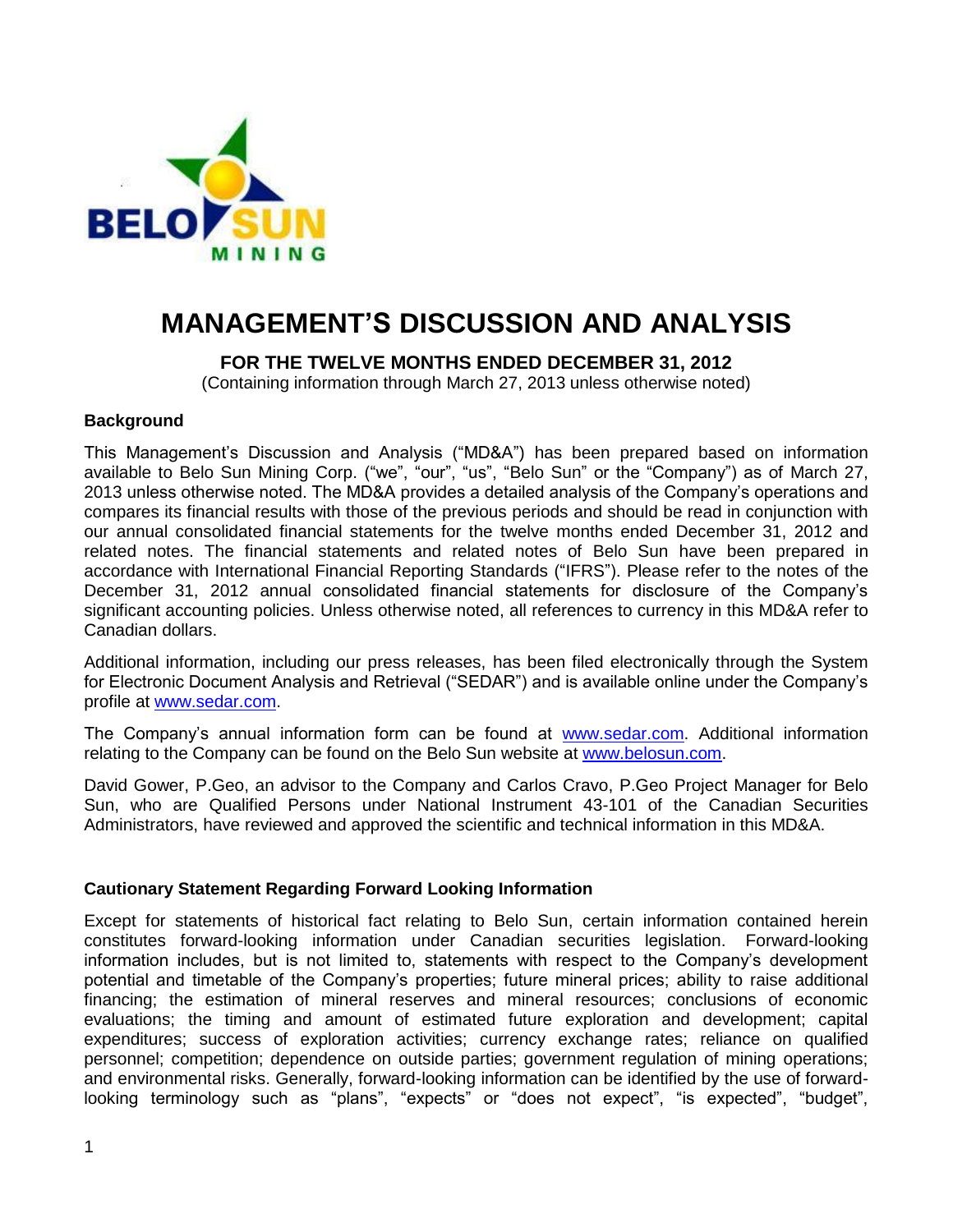"scheduled", "estimates", "forecasts", "intends", "anticipates" or "does not anticipate", or "believes", or variations of such words and phrases or statements that certain actions, events or results "may", "could", "would", "might" or "will be taken", "occur" or "be achieved". Forward-looking information is based on the opinions and estimates of management as of the date such statements are made. Estimates regarding the anticipated timing, amount and cost of future exploration at the Volta Grande Gold Project are based on management expectations, exploration done to date and recommended programs, purchase orders placed by the Company to date, actual expenditures incurred, recent estimates of exploration costs and other factors that are set out herein. Forward-looking information is subject to known and unknown risks, uncertainties and other factors that may cause the actual results, level of activity, performance or achievements of the Company to be materially different from those expressed or implied by such forward-looking information, including but not limited to risks related to: unexpected events and delays during construction, expansion and start-up; variations in mineral grade and recovery rates; revocation of government approvals; timing and availability of external financing on acceptable terms; ability to finalize required agreements for operations; actual results of current exploration activities; changes in project parametres as plans continue to be refined; future mineral prices; failure of equipment or processes to operate as anticipated; accidents, labour or community disputes and other risks of the mining industry. Although management of the Company has attempted to identify important factors that could cause actual results to differ materially from those contained in forward-looking information, there may be other factors that cause results not to be as anticipated, estimated or intended. There can be no assurance that such statements will prove to be accurate, as actual results and future events could differ materially from those anticipated in such statements. Accordingly, readers should not place undue reliance on forward-looking information. The Company does not undertake to update any forward-looking information, except in accordance with applicable securities laws.

# **Overview of the Company**

Belo Sun is a Canadian mineral exploration company with a portfolio of properties in Brazil including its principal project, the Volta Grande Gold Project in Para State. Belo Sun's other properties are the Patrocinio Gold Project in Para State and the Rainbow Alexandrite Project in Goias State.

Highlights for the twelve months ended December 31, 2012:

- $\triangleright$  The Company's shares commenced trading on the Toronto Stock Exchange on February 16, 2012.
- The Company submitted an Environmental Impact Assessment for the Volta Grande Gold Project, covering the necessary monitoring and environmental studies required for the preliminary licensing for the project. The Company expects the preliminary license to be issued in early 2013.
- $\triangleright$  The Company raised \$10,610,850 during Q1-2012 from the exercise of 21,515,600 warrants exercisable at \$0.49 that were due to expire on March 3, 2012.
- $\triangleright$  In May 2012, the Company acquired surface rights for an area covering 1,734 hectares, which was comprised of three distinct properties – *Fazenda Galo de Ouro* covering 824.8 hectares, *Fazenda Ouro Verd*e covering 503.6 hectares and *Fazenda Ressaca* covering 405.9 hectares. The Company has also purchased all structures and other facilities located on the properties. The surface area acquired includes the entire known Volta Grande deposits of Ouro Verde and Grota Sêca as well as potential sites for certain of the mining and process facilities that will be required for the future operation of the project.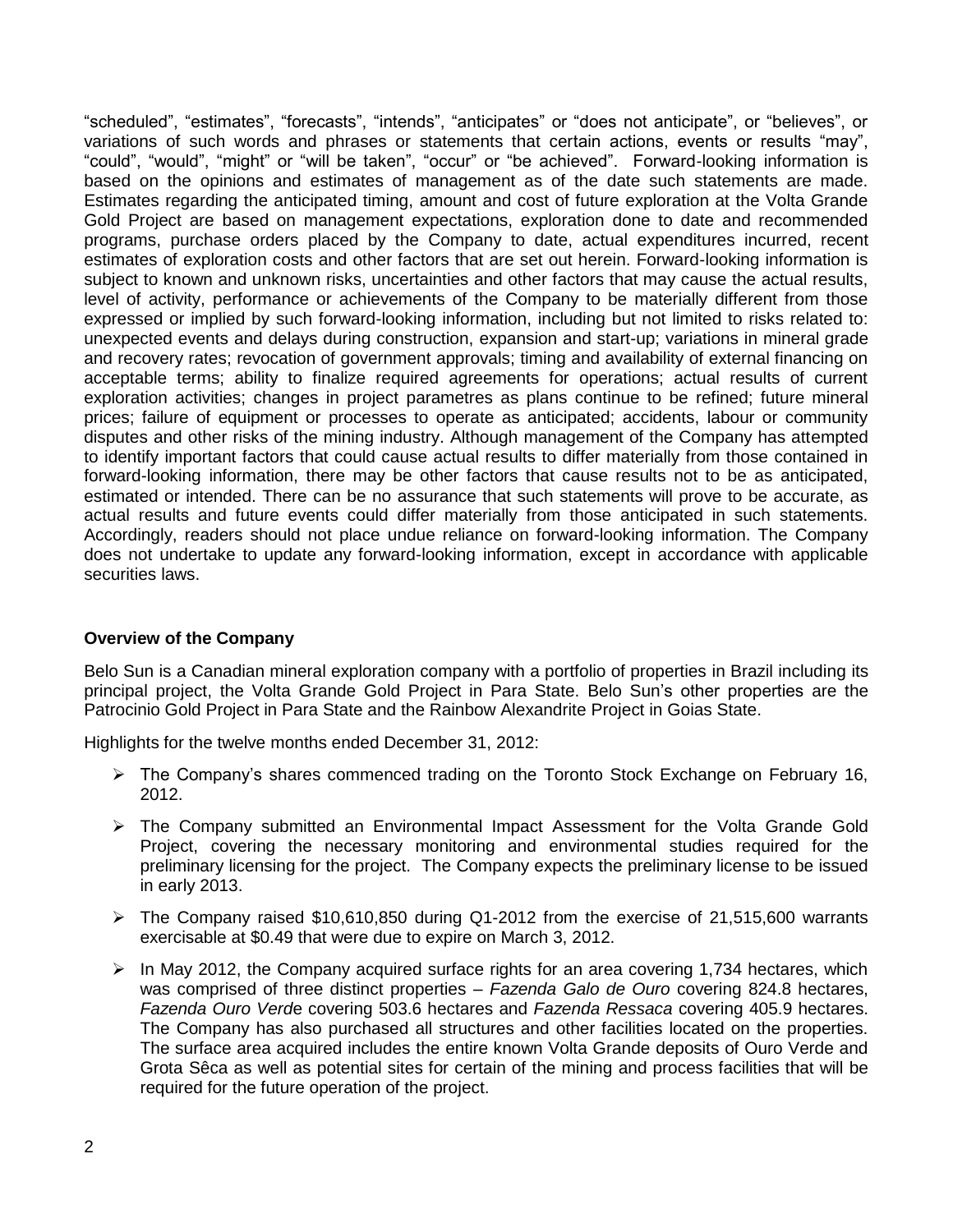- $\triangleright$  In July 2012, the Company released a technical report which includes a mineral resource estimate for the South Block that added Inferred mineral resources of 357,000 ounces at an average grade of 2.75 g/t Au. The Company followed up with a new technical report released in February 2013.
- $\triangleright$  A new independently audited resource estimate was released in December 2012, which included results from 273 additional drill holes from the latest estimate in April 2012. Measured and Indicated Resources increased by 44% to 4.1 million ounces of gold at an average grade of 1.73 g/t Au. Inferred Resources increased 16% to 2.6 million ounces of gold at an average grade of 1.89 g/t Au. This mineral resource estimate will be the basis for the preliminary feasibility studies being carried out by AMEC Minproc Engenharia e Consultoria Limitada, expected to be completed in early 2013.

The mineral exploration business is risky and most exploration projects will not become mines. The Company may offer an opportunity to a mining company to acquire an interest in a property in return for funding all or part of the exploration and development of the property. For the funding of property acquisitions and exploration that the Company conducts, the Company depends on the issuance of shares from treasury to investors. These stock issuances depend on numerous factors including a positive mineral exploration environment, positive stock market conditions, a positive track record for the Company and the experience of management.

The Company's financial statements have been prepared in accordance with IFRS applicable to a going concern. Accordingly, they do not give effect to adjustments that would be necessary should the Company be unable to continue as a going concern and therefore be required to realize its assets and liquidate its liabilities and commitments in other than the normal course of business and at amounts different from those in the accompanying financial statements.

# **Outlook**

Belo Sun's principal focus is the Volta Grande Gold Project. The Volta Grande Gold Project has a National Instrument 43-101 compliant estimated measured and indicated mineral resource of 4,103,000 ounces of gold (73.78 million tonnes grading 1.73 grams per tonne gold) and an estimated inferred mineral resource of 2,788,000 ounces of gold (44.25 million tonnes grading 1.96 grams per tonne gold) based on 0.50-gram-per-tonne-gold cut off (see the Technical Report issued February 1, 2013).

Belo Sun completed 347 drill holes (98,514 metres) at the Volta Grande Gold Project during 2012. From April 2010 to December 2012 the Company completed 693 drill holes (188,090 metres).

Belo Sun is working on a preliminary feasibility study for the Volta Grande Gold Project, which is expected to be completed in early 2013. Belo Sun intends to complete a definitive feasibility study for the project in 2013. In this context, Belo Sun is planning the programs set out for the Volta Grande Project as follows:

- Continued definition and delineation drilling on the Ouro Verde and Grota Sêca deposits to identify extensions of mineralization along strike and down dip as well as infill drilling on a grid spacing of about 50 metres by 50 metres in mineralized areas
- ▶ Continued infill drilling on the Ouro Verde and Grota Sêca "Junction area" to delineate possible extensions of mineralization along strike and down dip. Approximately 10,000 metres of drilling will be required;
- $\triangleright$  Continued exploration over South Block to identify new gold mineralization and to investigate existing gold occurrences at depth to support mineral resource estimation; and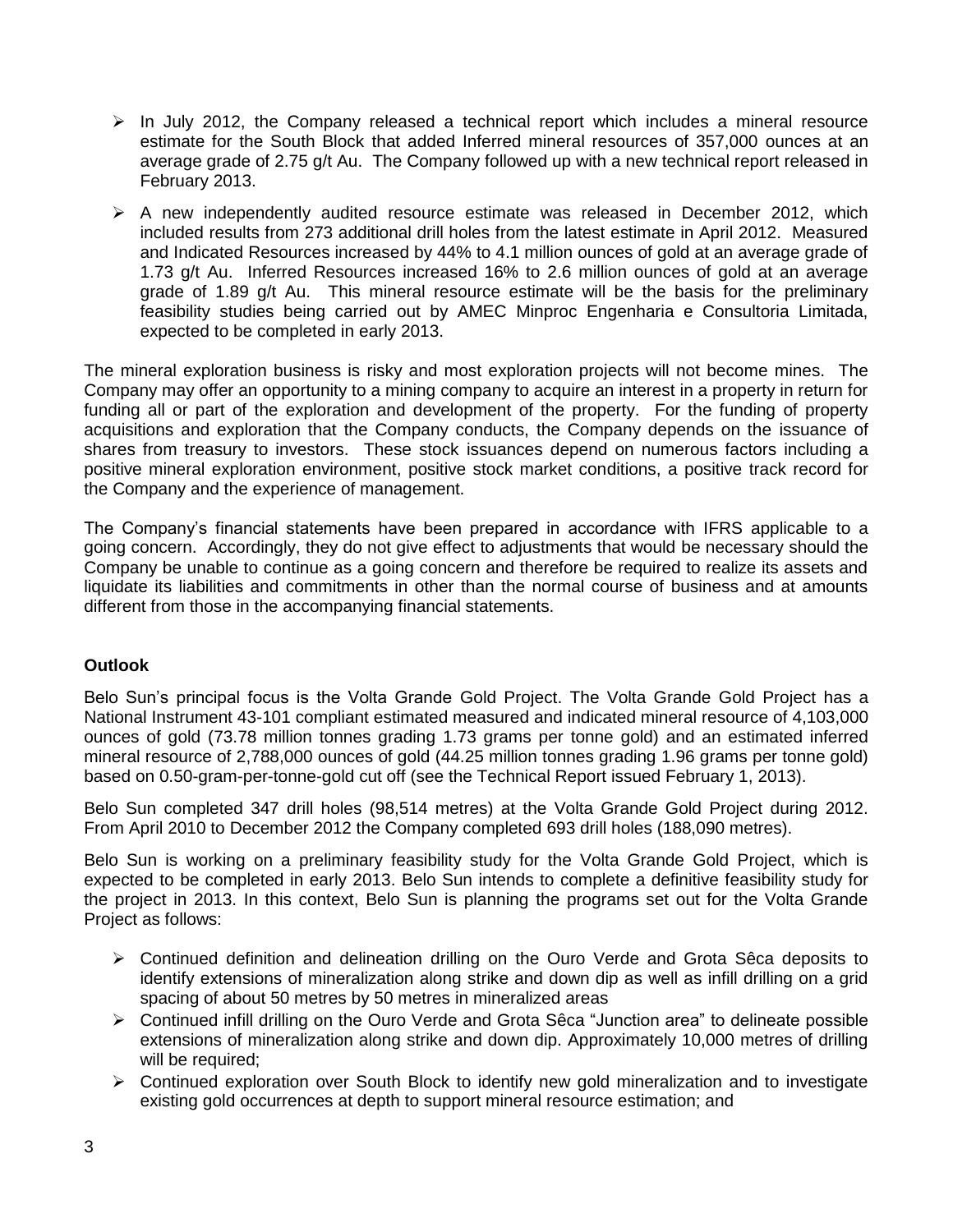$\triangleright$  Regional exploration programs (including regional permits) to follow up high resolution airborne geophysical surveys (magnetic and electromagnetic) completed in 2012.

# **Summary of Quarterly Results**

The following is a summary of the Company's financial results for the eight most recently completed quarters:

|                                         | 31-Dec        | 30-Sep           | 30-Jun         | 31-Mar         | 31-Dec        | 30-Sep         | 30-Jun        | 31-Mar        |
|-----------------------------------------|---------------|------------------|----------------|----------------|---------------|----------------|---------------|---------------|
|                                         | 2012          | 2012             | 2012           | 2012           | 2011          | 2011           | 2011          | 2011          |
| Net (loss)                              | (\$8,460,407) | $(\$12,931,632)$ | (\$16,823,928) | (\$10,191,667) | (\$8,042,719) | (\$11,678,884) | (\$8,711,105) | (\$4,437,251) |
| Net loss per share                      | (\$0.03)      | (\$0.06)         | (\$0.07)       | (\$0.05)       | (\$0.04)      | (\$0.06)       | (\$0.04)      | (\$0.03)      |
| Working Capital*                        | \$42,003,938  | \$3,594,574      | \$16,223,478   | \$33,517,505   | \$30,576,636  | \$38,885,845   | \$49,955,689  | \$52,374,800  |
| <b>Total Assets</b>                     | \$53,781,289  | \$15,322,537     | \$29,380,281   | \$38,272,507   | \$34,504,425  | \$44,925,143   | \$53,606,410  | \$55,897,308  |
| <b>Total Non-current</b><br>Liabilities | \$17,404      | \$22,532         | \$28,622       | \$7,091        | \$20,663      | \$27,522       | \$42,189      | \$58,103      |

\* Working Capital is defined as current assets minus current liabilities

# Factors Affecting Comparability of Quarters

Results of operations can vary significantly as a result of a number of factors. The Company's level of activity and expenditures during a specific quarter are influenced by the level of working capital, the availability of external financing, the time required to gather, analyze and report on geological data related to its properties and the nature of activity, and the number of personnel required to advance each individual project.

In addition, the granting of stock options in a particular quarter gives rise to stock-based compensation expense. In the fourth quarter of 2012, the Company recorded stock-based compensation expense of \$363,000 (Q3-2012 – \$184,050, Q2-2012 – \$3,876,200, Q1-2012 – \$2,741,300, Q4-2011 – Nil, Q3- 2011 – Nil, Q2-2011 – \$4,380,758, Q1-2011 – Nil). Exploration expenditures during quarters vary and can cause earnings to fluctuate. In the fourth quarter of 2012, the Company recorded exploration and evaluation expenses (including engineering studies) of \$6,648,823 (Q3-2012 – \$12,039,843, Q2-2012 – \$9,750,813, Q1-2012 – \$7,365,317, Q4-2011 – \$7,100,783; Q3-2011 – \$9,997,723; Q2-2011 – \$4,016,818; Q1-2011 – \$3,304,542). During 2012, the Company incurred costs from its extensive drilling program of 98,514 metres, as well as costs in relation to prefeasibility and geophysical studies. During Q3-2011, the Company completed an extensive infill drilling program and extended the program into Q4-2011.

Also contributing to fluctuating quarterly net (loss) are changes in foreign exchange rates. The Company holds a large portion of its monetary assets and liabilities in Brazil and therefore changes in the rate of exchange between the Brazilian Real, United States dollar and the Canadian dollar result in reported gains and losses on foreign currency fluctuations.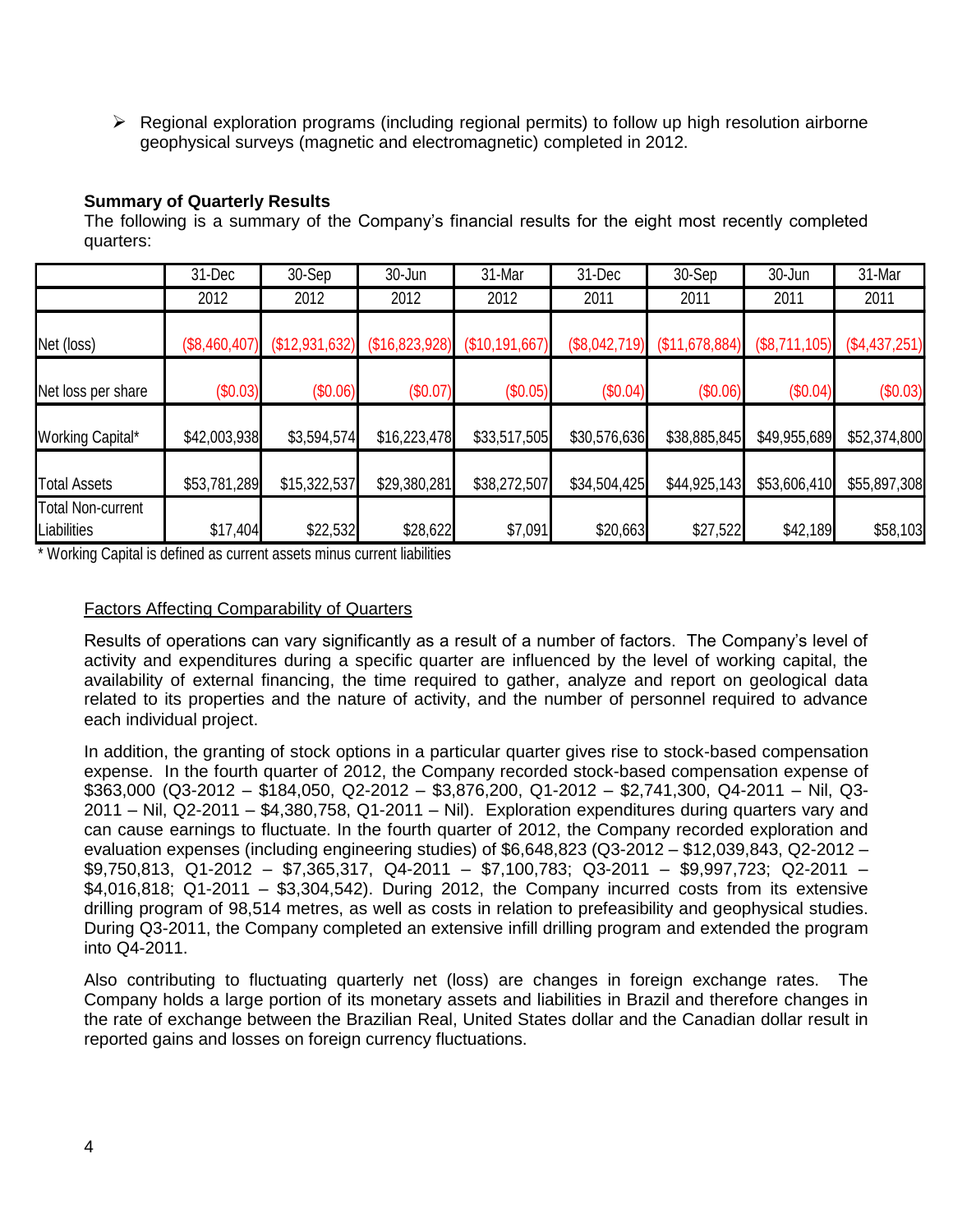# **Summary of Annual Results**

|                                         | 2012           | 2011           | 2010           |
|-----------------------------------------|----------------|----------------|----------------|
| Net (loss)                              | (\$48,407,634) | (\$32,869,959) | (\$10,207,923) |
| Net loss per share                      | (0.21)<br>\$   | (0.17)<br>\$   | \$<br>(0.08)   |
| <b>Working Capital</b>                  | \$42,003,938   | \$30,576,636   | \$6,157,334    |
| <b>Total Assets</b>                     | \$53,781,289   | \$34,504,425   | \$8,391,615    |
| <b>Total Non-current</b><br>Liabilities | \$17,404       | \$20,663       | \$47,828       |

Working Capital is defined as current assets minus current liabilities

# **Results of Operations – Financial**

The following is a discussion of the results of operations of the Company for the three and twelve months ended December 31, 2012. They should be read in conjunction with the Company's annual consolidated financial statements for the twelve months ended December 31, 2012 and related notes.

For the quarters ended:

|                                         | Three Months Ended December 31, |    |            |
|-----------------------------------------|---------------------------------|----|------------|
|                                         | 2012                            |    | 2011       |
| Net loss                                | \$<br>8,460,407                 | \$ | 8,042,719  |
| Interest income                         | (212,062)                       |    | (630, 308) |
| Management fees to directors            | 94,496                          |    | 88,339     |
| Salaries, wages and consulting fees     | 550,778                         |    | 259,712    |
| <b>Professional fees</b>                | 151,940                         |    | 39,883     |
| General and administration              | 531,692                         |    | 534,830    |
| Amortization                            | 97,032                          |    | 41,792     |
| Share-based payments                    | 363,000                         |    |            |
| Exploration and evaluation expenses     | 5,644,086                       |    | 6,372,709  |
| <b>Engineering studies</b>              | 1,004,737                       |    | 728,074    |
| Loss on foreign exchange                | 11,487                          |    | 607,688    |
| Unrealized loss on derivative liability | 223,985                         |    |            |
| (Gain) on sale of capital assets        | (764)                           |    |            |

For the three months ended December 31, 2012, the Company recorded a net loss of \$8,460,407 (\$0.03 per share) compared to a net loss of \$8,042,719 (\$0.04 per share) for the three months ended December 31, 2011.

Salaries, wages and consulting fees were higher in Q4-2012 compared to Q4-2011 as a result of increased number of consultants as well as higher consulting fees during Q4-2012 compared to Q4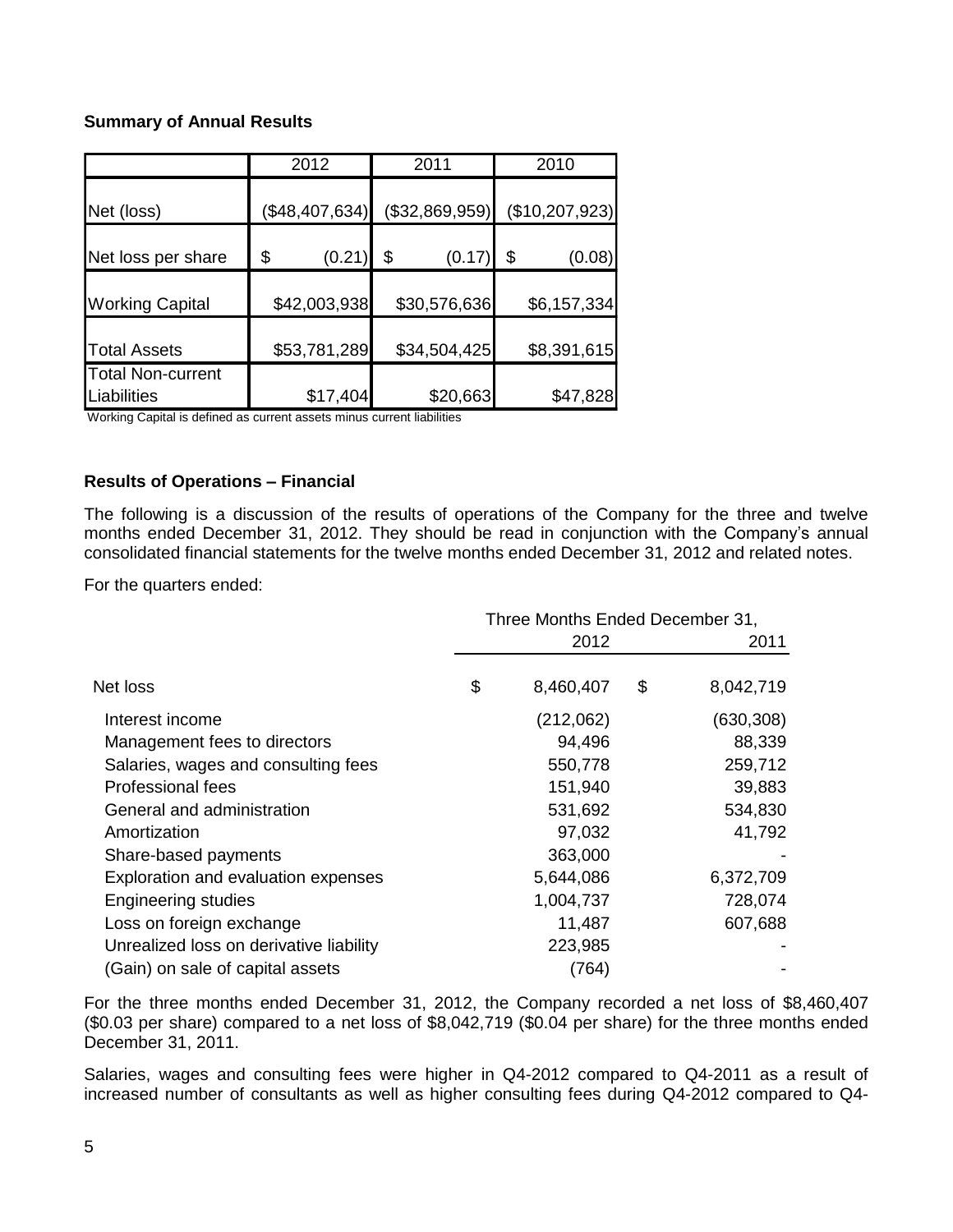2011. In particular, the Company recruited a VP of Engineering and a Chief Operating Officer during 2012.

Professional fees increased in Q4-2012 compared to Q4-2011 as a result of internal audit costs incurred during Q4-2012.

Exploration and evaluation expenses, including engineering studies, were \$6,648,823 for the three months ended December 31, 2012 compared to \$7,100,783 for the three months ended December 31, 2011. In Q4-2012, the Company continued actively exploring its Volta Grande Gold Project completing approximately 58 drill holes (14,388 metres), working on environmental technical studies and a preliminary feasibility study.

Interest income was \$212,062 for the three months ended December 31, 2012 compared to \$630,308 for the three months ended December 31, 2011. Lower cash balances and lower interest rates earned in Brazil during Q4-2012 compared to Q4-2011 resulted in lower interest income.

Share-based payments was \$363,000 for the three months ended December 31, 2012 in relation to the 300,000 stock options granted to directors, officers, employees and consultants of the Company. During Q4-2011, no stock options were granted resulting in \$Nil share-based payments expense.

The Company recorded an unrealized loss on derivative liability of \$223,985 related to the change in value of the shares due in relation to a property acquisition since the initial acquisition.

The Company also recognized a foreign exchange loss of \$11,487 during Q4-2012 (Q4-2011 – \$607,688). The US dollar strengthened marginally throughout the current quarter compared to the Brazilian Reais, and the Company carried large monetary assets in Brazilian Reais during Q4-2012 resulting in this loss.

During the three months ended December 31, 2012, the Company spent \$8,471,125 on operations, raised \$47,033,357 in net proceeds from a bought deal financing and \$232,460 from the exercise of options, paid lease obligations of \$10,369, reinvested its term deposit for cash of \$513,534 which was redeemed during the previous quarter, and purchased capital assets of \$527,125. During the three months ended December 31, 2011, the Company spent \$9,828,199 on operations, raised \$349,060 from the exercise of warrants and options, acquired new leases and paid lease obligations of net \$19,041, and incurred \$203,536 in capital asset expenditures.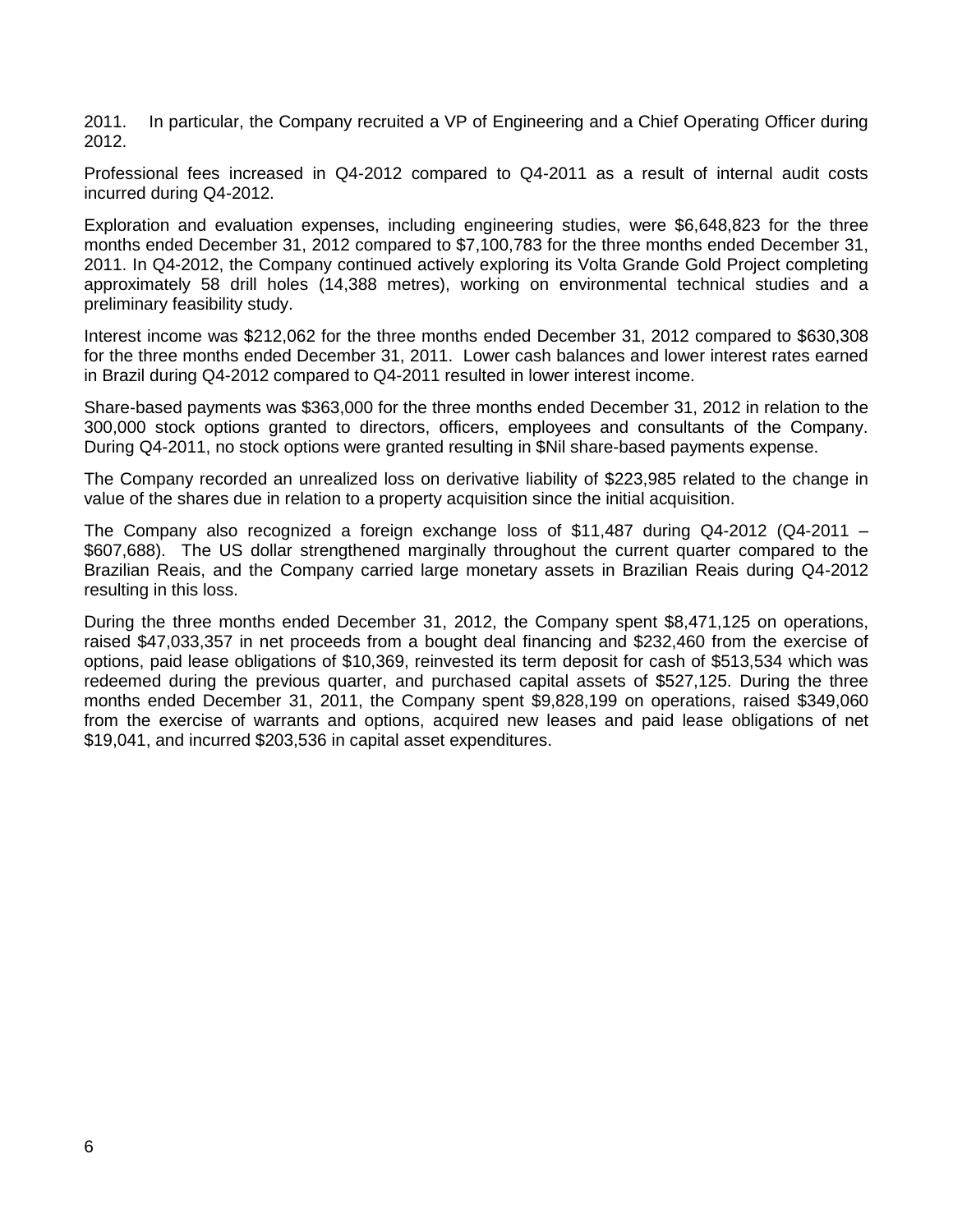For the periods ended:

|                                         |  | Twelve months ended December 31, |      |             |  |
|-----------------------------------------|--|----------------------------------|------|-------------|--|
|                                         |  | 2012                             | 2011 |             |  |
| Net loss                                |  | 48,407,634                       | \$   | 32,869,959  |  |
| Interest income                         |  | (1, 137, 926)                    |      | (1,347,043) |  |
| Management fees to directors            |  | 559,803                          |      | 412,484     |  |
| Salaries, wages and consulting fees     |  | 2,933,486                        |      | 1,390,178   |  |
| Professional fees                       |  | 215,680                          |      | 133,075     |  |
| General and administration              |  | 2,218,312                        |      | 1,699,171   |  |
| Amortization                            |  | 256,082                          |      | 127,059     |  |
| Share-based payments                    |  | 7,164,550                        |      | 4,380,758   |  |
| Exploration and evaluation expenses     |  | 29,694,408                       |      | 21,745,781  |  |
| <b>Engineering studies</b>              |  | 6,110,388                        |      | 2,674,085   |  |
| Loss/(gain) on foreign exchange         |  | 169,998                          |      | 1,654,411   |  |
| Unrealized loss on derivative liability |  | 223,985                          |      |             |  |
| (Gain) on sale of capital assets        |  | (1, 132)                         |      |             |  |

For the twelve months ended December 31, 2012, the Company recorded a net loss of \$48,407,634 (\$0.21 per share) compared to a net loss of \$32,869,959 (\$0.17 per share) for the twelve months ended December 31, 2011. The larger loss is attributable primarily to higher exploration and evaluation expenses, including engineering studies, however most cost categories increased overall in 2012.

Salaries, wages and consulting fees were higher in 2012 compared to 2011 primarily as a result of higher performance bonuses granted during 2012 compared to 2011. Additional consultants also joined the Company during 2012, including the Company's Chief Operating Officer, Vice President, Engineering and General Manager of Brazilian Operations resulting in higher costs.

General and administration costs were higher during 2012 compared to 2011 primarily as a result of the Company's graduation to the Toronto Stock Exchange and the consequent listing fees charged. The Company incurred higher costs in general during 2012, but particularly for travel, in light of the increased activities during 2012.

Exploration and evaluation expenses, including engineering studies, were \$35,804,796 for the twelve months ended December 31, 2012 compared to \$24,419,866 for the twelve months ended December 31, 2011. In 2012, the Company continued actively exploring its Volta Grande Gold Project completing approximately 347 drill holes (98,514 metres), working on environmental technical studies and a preliminary feasibility study.

Interest income was \$1,137,926 for the twelve months ended December 31, 2012 compared to \$1,347,043 for the twelve months ended December 31, 2012. The Company earned lower interest income as a result of lower interest rates during 2012.

Share-based payments were \$7,164,550 for the twelve months ended December 31, 2012 in relation to the 8,745,000 stock options granted to directors, officers, employees and consultants of the Company. During 2011, 4,922,200 stock options were granted resulting in \$4,380,758 in share-based payments expense.

The Company recorded an unrealized loss on derivative liability of \$223,985 related to the change in value of the shares due in relation to a property acquisition since the initial acquisition.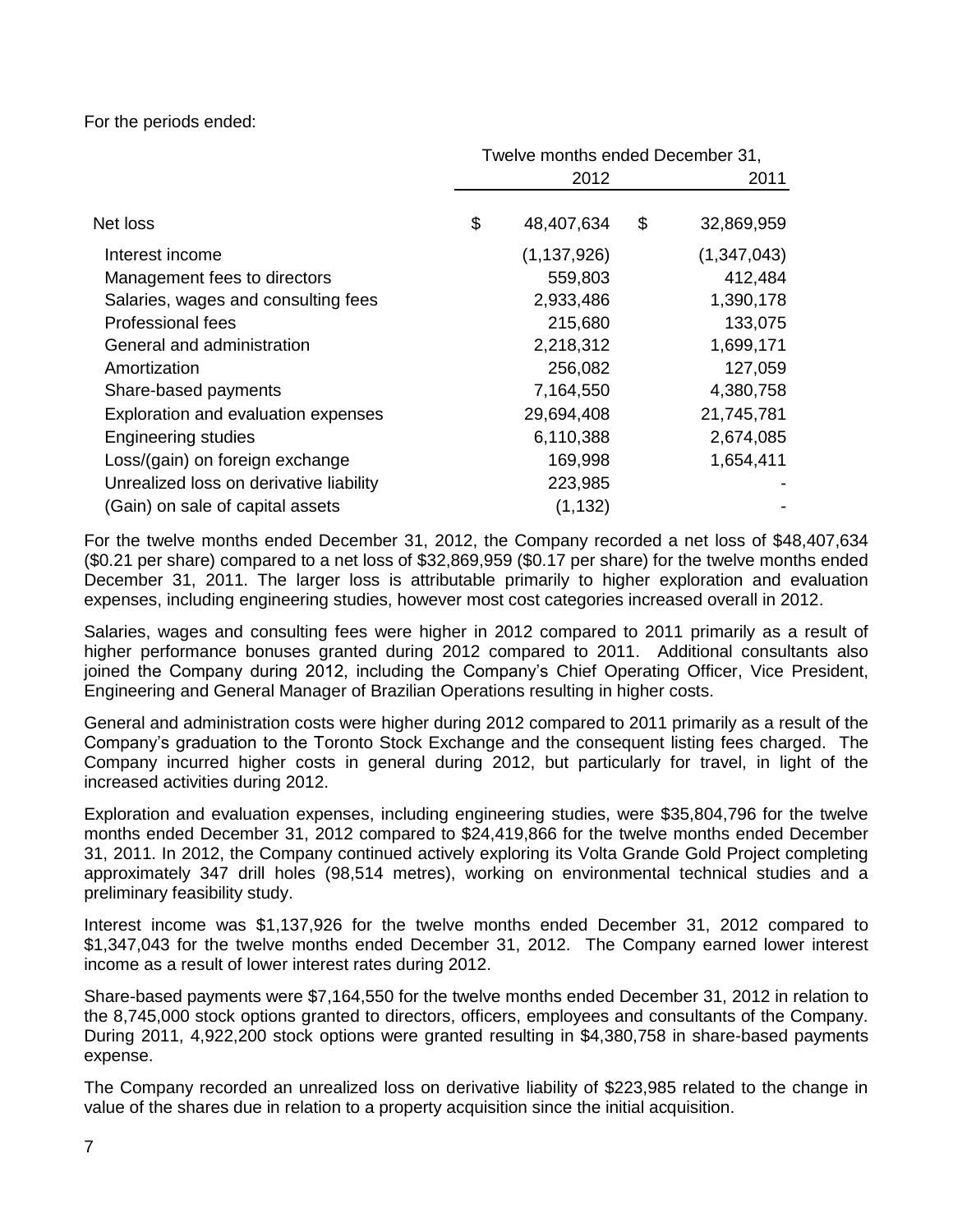The Company also recognized a foreign exchange loss of \$169,998 during 2012 (2011 – \$1,654,411). The US dollar strengthened while net monetary assets held in Brazil decreased throughout the twelve month period resulting in this loss.

During the twelve months ended December 31, 2012, the Company spent \$40,271,719 on operations, raised \$47,033,357 in net proceeds from a bought deal financing and \$11,260,984 from the exercise of warrants and options, paid lease obligations of \$67,623 and purchased capital assets of \$5,553,563 of which \$2,450,403 is still payable, including a significant land package. During the twelve months ended December 31, 2011, the Company spent \$26,003,963 on operations, raised \$48,326,058 from the issuance of shares in a bought-deal financing, raised \$5,216,628 from the exercise of warrants and options, acquired and paid lease obligations of net \$92,119, and incurred \$695,340 in capital asset expenditures.

# **Liquidity and Capital Resources**

Given the nature of the Company's operations, the most relevant financial information relates primarily to current liquidity, solvency and planned expenditures. The Company's financial success will be dependent upon the development of a property that leads to the discovery of economically recoverable reserves. Such development may take years to complete and the amount of resulting income, if any, is difficult to determine.

The Company currently has negative operating cash flow and finances its mineral exploration activities through equity financing. The Company's financial success will be dependent on the economic viability of its mineral exploration properties and the extent to which it can establish economic reserves and operations.

The Company had working capital of \$42,003,938 as at December 31, 2012 (December 31, 2011 - \$30,576,636) including cash and cash equivalents of \$45,977,241 (December 31, 2011 - \$32,415,945). None of the cash equivalents are invested in asset-backed securities.

The Company is currently focusing its efforts on the Volta Grande Gold Project.

# Exercise of Warrants and Options

During the twelve months ended December 31, 2012, 21,515,600 warrants and 1,070,600 options were exercised for total proceeds of \$11,260,984.

# Long Term Investment

In Q3-2012, the Company redeemed its term deposit of 1,058,832 Reais (December 31, 2011 – 1,005,805 Reais), including accrued interest, which was set up to fund potential amounts owing to Companhia de Pesquisa de Recoursos Minerais ("CPRM"). The bank in which the deposit resided closed its investment portfolio business. In Q4-2012, the Company opened a new account with a different institution re-establishing the term deposit. As at December 31, 2012, the balance of this deposit was 1,078,680 Reais (\$524,131). There has been no production at Volta Grande thus no royalties payable and no amounts were withdrawn by the CPRM.

# Currency Risk

The Company operates internationally and is exposed to foreign exchange risk as certain expenditures are denominated in non-Canadian dollar currencies. Foreign exchange risk is predominantly to the United Stated dollars and Brazilian Real.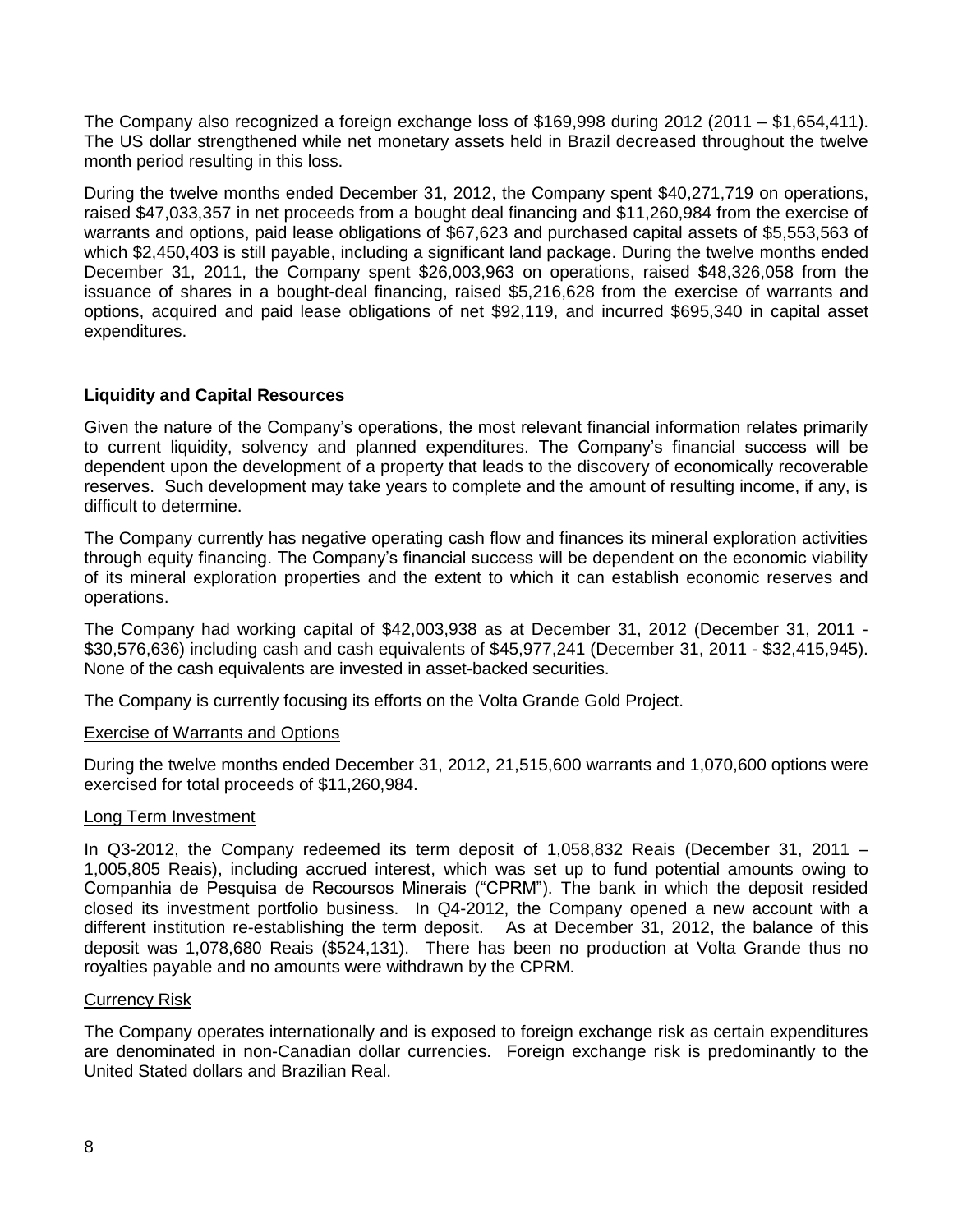A strengthening of \$0.01 in the United States dollar against the Brazilian Reais would have decreased net income by approximately \$121,000 for the twelve months ended December 31, 2012 (December 31, 2011 - \$345,000). A strengthening of \$0.01 in the Canadian dollar against the United States dollar would have decreased other comprehensive income by approximately \$59,000 for the twelve months ended December 31, 2012 (December 31, 2011 - \$185,000). At December 31, 2012, one Canadian dollar was equal to 1.0051 United States dollars (December 31, 2011 – 0.9833) and one Canadian dollar was equal to 2.0580 Brazilian Reais (December 31, 2011 – 1.8322).

As at December 31, 2012 the monetary balances in non-Canadian dollar currencies are as follows:

|                                          |                     | <b>Brazilian Reais</b> United States Dollar |  |  |
|------------------------------------------|---------------------|---------------------------------------------|--|--|
| Cash                                     | \$<br>18,973,685 \$ |                                             |  |  |
| Accounts receivable and prepaid expenses | 800,082             |                                             |  |  |
| Long term investment                     | 1,078,680           |                                             |  |  |
| Accounts payable                         | (8,666,848)         | (3,318)                                     |  |  |
| Lease payable                            | (75, 550)           |                                             |  |  |
|                                          | \$<br>12,110,049 \$ | (3, 317)                                    |  |  |

# **Capital Risk Management**

The Company includes cash and equity, comprised of issued common shares, share-based payment reserve, warrants and deficit, in the definition of capital. The Company's objectives when managing capital is to maintain its ability to continue as a going concern in order to provide returns for shareholders and benefits for other stakeholders.

The Company manages its capital structure and makes adjustments to it based on the funds available to the Company in order to support the acquisition and exploration of mineral properties. The Board of Directors does not establish quantitative return on capital criteria for management but rather relies on the expertise of the Company's management and consultants to sustain future development of the business.

The Company's properties are in the exploration stage and, accordingly, the Company is dependent upon external financings to fund activities. In order to carry out planned exploration and pay for administrative costs, the Company will spend its existing working capital and raise the additional funds required.

Management reviews its capital management approach on an ongoing basis and believes that this approach is reasonable given the relative size of the Company. There were no changes in the Company's approach to capital management during the twelve months ended December 31, 2012. The Company is not subject to externally imposed capital requirements.

# **Commitments**

## Management Contract Commitments

The Company is party to certain management contracts. These contracts require that additional payments of up to \$5,140,000 be made upon the occurrence of certain events such as a change of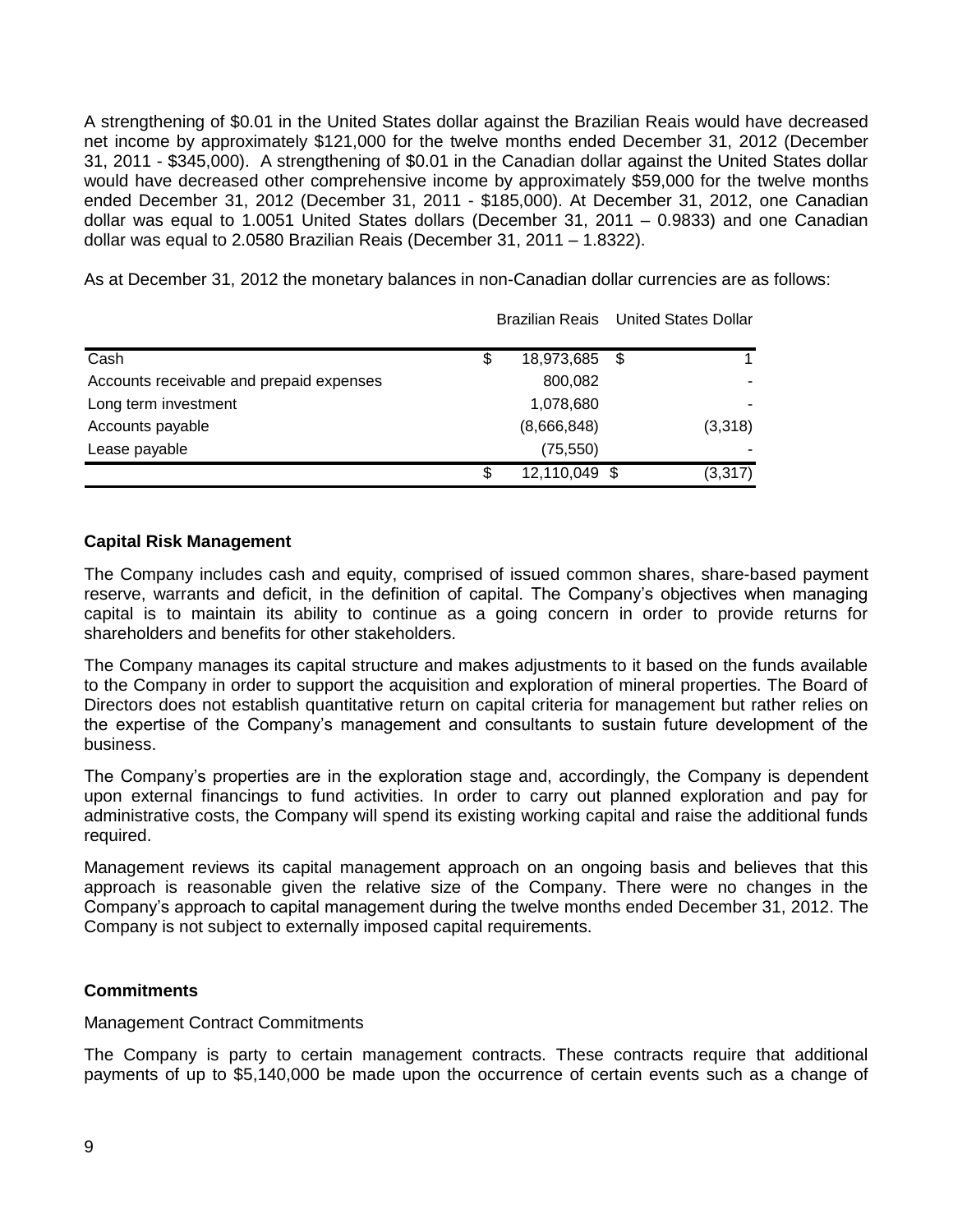control. Minimum commitments remaining under these contracts were approximately \$847,000, all due within one year.

# Environmental Commitments

The Company's mining and exploration activities are subject to various federal, provincial and international laws and regulations governing the protection of the environment. These laws and regulations are continually changing and generally becoming more restrictive. The Company conducts its operations so as to protect public health and the environment and believes its operations are materially in compliance with all applicable laws and regulations. The Company has made, and expects to make in the future, expenditures to comply with such laws and regulations.

The only capital resource of the Company is the plant and equipment at \$6,394,504 (net book value).

# **Results of Operation - Exploration**

# VOLTA GRANDE PROPERTY

Volta Grande, the Company's primary focus, is an advanced-stage exploration project located in Para State, Brazil where a measured and indicated and inferred gold resource has been delineated by the Company. The mineral resource is comprised of 4,103,000 measured and indicated ounces of gold (73.78 million tonnes grading 1.73 g/t Au) and 2,788,000 inferred ounces of gold (44.25 million tonnes grading 1.96 g/t Au) using a 0.50 g/t Au cut-off (see the Technical Report issued February 1, 2013).

## Agreement

In 2005, the Company signed an agreement modifying the terms of the acquisition of a 100 percent interest in the Volta Grande Gold Property located in the Para State, approximately 60 kilometres southwest of the city of Altamira in northern Brazil (the "Volta Grande Property"). Under the original terms of the contract signed in 2004, the Company was to pay US\$3 million over four years. Under the modified agreement the Company agreed to pay to the Vendor a total of US\$600,000 which was paid in 2006. The transfer of title to the Volta Grande Property occurred following the arrangements with CPRM, whereby the Company has committed to pay CPRM 3,740,000 Reais if a mineable deposit is defined on the Volta Grande Property. Payments would begin two years following production and could be paid over ten years on a quarterly basis. As security, the Company had purchased a term deposit of 3,740,000 Reais.

In March 2008, the Company successfully renegotiated the agreement with CPRM. Under the new terms, CPRM released to the Company 3,525,087 Reais of the total term deposit of 4,273,087 Reais held in security to cover the Company's debt owed to CPRM. In addition the Company allocated the balance of the original term deposit that was not released, amounting to 748,000 Reais, to be retained in an interest bearing term deposit to cover future royalty payments. There has been no production at Volta Grande resulting in no royalties payable and no amounts were withdrawn by the CPRM.

## **Background**

The 100% owned Volta Grande Gold Project is located approximately 60 kilometres southwest of the town of Altamira (pop. 100,000) in the northern region of Para State. The geological setting (*Tres Palmeiras greenstone belt*) at the project areas is part of the same sequences present in the Carajas "World Class" mineral province.

Gold mineralization was identified at numerous sites in the 1990s by past operators TVX Gold Inc. (now part of Kinross Gold Corporation) and Battle Mountain Exploration (now part of Newmont Mining Corporation). Historical drilling by these companies included more than 27,000 metres of combined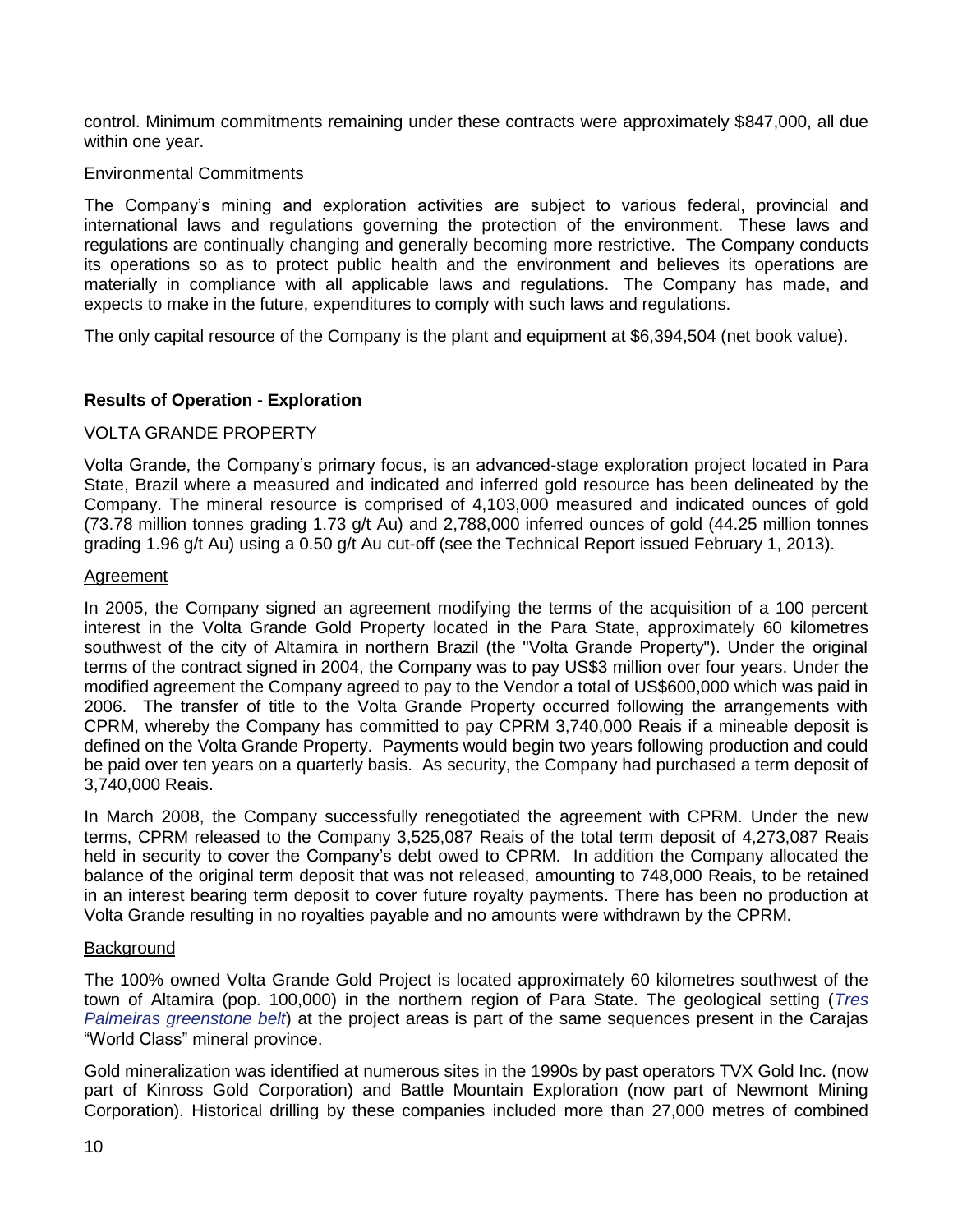core, auger, and reverse circulation drilling and several thousand channel and soil samples. Preliminary metallurgical work indicated that Volta Grande mineralization is amenable to conventional milling and cyanidation process methods, with gold recoveries of up to 95% in bottle roll tests.

The shear-hosted mineral resource at Volta Grande is contained in three main areas (Ouro Verde and Grota Sêca at the North Block and the South Block), all of which have development in the form of artisanal workings into them. Within these areas, there are numerous narrow zones of high-grade gold mineralization, with potential for expansion along strike and at depth. There is also potential for the discovery of additional mineralized zones within the large alteration envelope in the host intrusive which has been traced for more than three kilometres along strike. Two types of gold mineralization are present: primary gold in intrusive rocks and secondary gold in an extensive saprolitic zone overlying the primary mineralization.

Roscoe Postle Associates Inc ("RPA") (formerly Scott Wilson Roscoe Postle Associates Inc.) reported that "there is potential for high grade shoots that may extend to depths of at least 200 metres or 300 metres below the surface, based on analogy with other Precambrian shear zone hosted gold deposits in Brazil." The property has been mined historically by garimpeiros (artisanal miners) for several decades using both open pit and underground mining methods with several shafts of 80 to 200 metres along high-grade veins. Grab samples from these shafts have assayed as high as 474.9 g/t Au.

# Recent Developments

# Drill Program and Assay Highlights

Belo Sun has completed 693 drill holes at the Volta Grande Gold Project since April 2010. The drilling program was designed to upgrade the mineral resource designation in support of a planned feasibility study and to expand the existing mineral resource estimate. The Company's updated mineral resource statement incorporates results from core boreholes to October 30, 2012. The Company plans to update the mineral resource estimate in Q2-2013 with results from the final holes of the drilling program drilled since the last update. Drilling highlights from 2012 include:

# Ouro Verde

- $\triangleright$  Hole VVGD-270 located 150 metres from the edge of the drill intercepts modeled on the April 2011 mineral resources update has intersected multiple high grade mineralized zones including 4.00 metres grading 20.88 g/t Au (from 73.25 m depth) and 19.65 metres grading 4.73 g/t Au including 12.20 metres grading 6.80 g/t Au (from 181.00 m depth). (See press release dated January 4, 2012.)
- $\triangleright$  Significant down dip intercepts in hole VVGD-234 include 59.30 metres grading 2.59 g/t Au (from 216.70 m depth) including 21.40 metres grading 4.06 g/t Au. (See press release dated January 4, 2012.)
- $\triangleright$  VVGD-201 intersected 24.00 metres grading 3.68 g/t Au (from 18.00 m depth) including 10.00 metres grading 8.13 g/t Au. (See press release dated January 4, 2012.)
- $\triangleright$  Hole VVGD-297 has intersected multiple mineralized zones with widths ranging from 5.45 m to 14.50 metres. A high grade 10.00 meter thick zone grading 4.01 g/t Au has been intersected near surface (from 10.00 m depth). It is important to emphasize that this hole extends the Ouro Verde deposit 250 metres from the previously modeled zones. (See press release dated March 20, 2012.)
- $\triangleright$  Significant down dip intercepts in that region also includes VVGD-292 with 12.00 metres grading 3.91 g/t Au (from 130.00 m depth) including 7.60 metres grading 5.86 g/t Au. (See press release dated March 20, 2012.)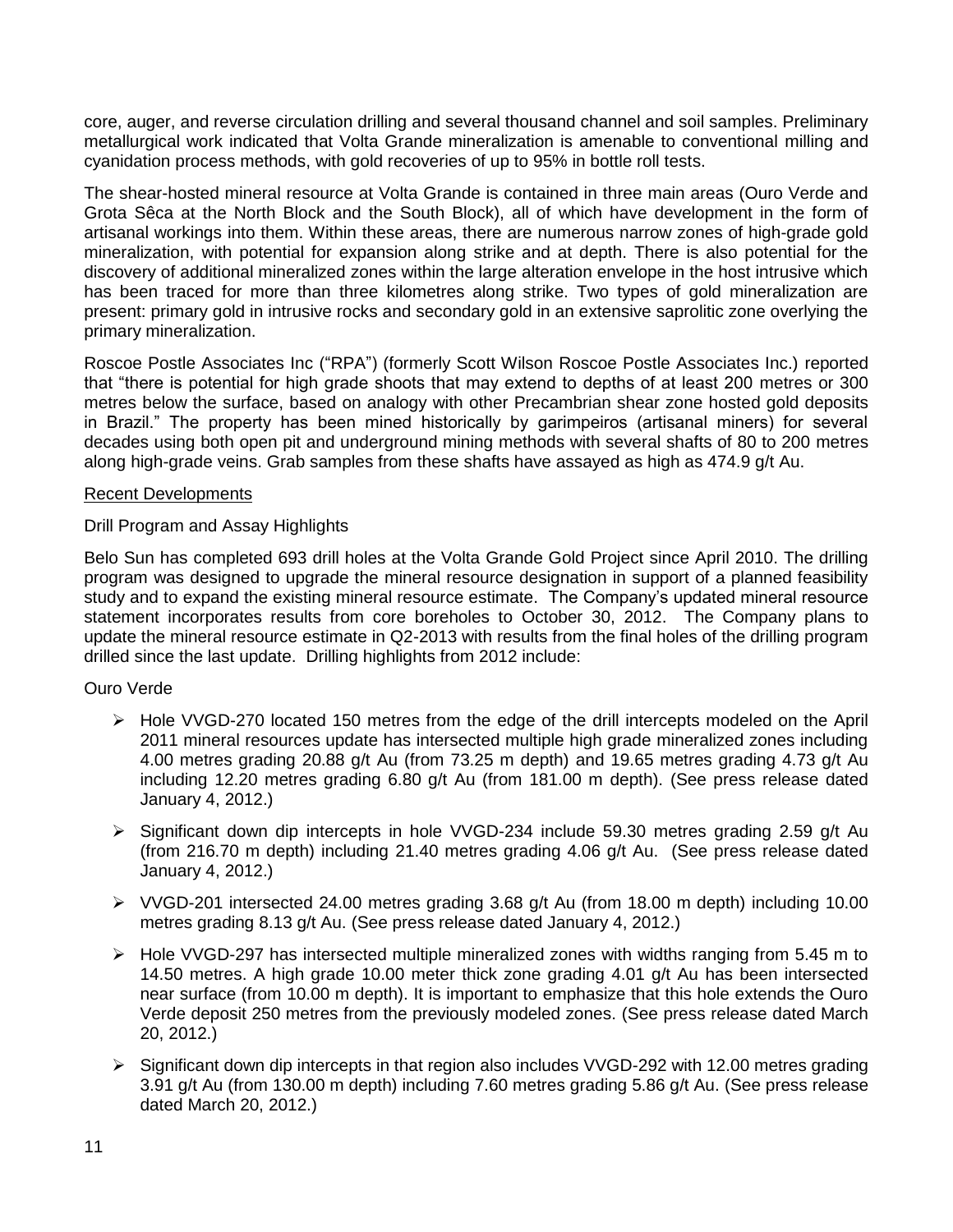- $\triangleright$  Several other resource expansion holes show significant multiple mineralized zones with thickness of up to 40.45 metres such as in VVGD 291. (See press release dated March 20, 2012.)
- $\triangleright$  At the Ouro Verde deposit, hole VVGD-267 which is part of the infill drilling for upgrading the mineral resource categories intersected multiple high grade shallow mineralized zones and improved the grade in that area of the deposit. Hole VVGD-300 intersected multiple high grade mineralized intervals extending down dip approximately 500 metres below surface. This hole intersected 9 mineralized zones with widths ranging from 3.65 m to 24.00 metres and the best interval being 9.65 metres grading 5.03 g/t Au. (See press release dated March 20, 2012.)
- Hole VVGD-339 has intersected multiple mineralized zones such as 49.50 metres grading 5.04 g/t Au (from 184.90 metres) including 8.33 metres grading 21.79 g/t Au (from 188.12 metres). (See press release dated April 5, 2012.)
- $\triangleright$  Hole VVGD-327 has intersected multiple mineralized zones such as 44.20 metres grading 1.90 g/t Au (from 206.80 metres) including 7.27 metres grading 6.54 g/t Au (from 221.85 metres). (See press release dated April 5, 2012.)
- $\triangleright$  Significant down dip intercepts in the same region also include VVGD-331 with 27.70 metres grading 3.57 g/t Au (from 146.00 metres) including 11.35 metres grading 7.56 g/t Au (from 146.00 metres) and VVGD-340 with 29.25 metres grading 2.21 g/t Au (from 214.00 metres) including 9.50 metres grading 4.50 g/t Au (from 217.00 metres). (See press release dated April 5, 2012.)
- Hole VVGD-344 has intersected multiple mineralized zones such as 32.00 metres grading 2.20 g/t Au (from 181.80 metres) including 6.71 metres grading 5.63 g/t Au (from 182.45 metres). (See press release dated June 27, 2012.)
- Hole VVGD-360 has intersected multiple mineralized zones such as 31.50 metres grading 2.40 g/t Au (from 231.00 metres) including 10.40 metres grading 5.31 g/t Au (from 247.60 metres). (See press release dated June 27, 2012.)
- Significant down dip intercepts such as in hole VVGD-417 with 58.00 metres grading 1.10 g/t Au (from 234.00 metres) including 17.30 metres grading 2.20 g/t Au (from 259.70 metres). (See press release dated September 4, 2012.)
- Significant down dip intercepts such as in hole VVGD-444 with 12.10 metres grading 4.90 g/t Au (from 401.85 metres) and 16.73 metres grading 2.00 g/t Au (from 483.50 metres). (See press release dated November 5, 2012.)

# Grota Sêca

- $\triangleright$  Holes VVGD-175 and VVGD-192 which were part of the infill drilling program intersected multiple high grade mineralized zones as follows: 18.00 metres grading 3.09 g/t Au (from 105.00 m depth) including 10.10 metres grading 5.19 g/t Au and 34.35 metres grading 2.71 g/t Au (from 239.00 m depth) including 12.70 metres grading 5.93g/t Au. (See press release dated January 4, 2012.)
- $\triangleright$  At the Grota Sêca deposit all holes being released are part of the infill drilling program to upgrade the resources and several significant high grade intercepts such as the one in hole VVGD-249 which intersected multiple mineralized zones such as 22.00 metres grading 8.32 g/t Au (from 567.00 m depth). (See press release dated March 20, 2012.)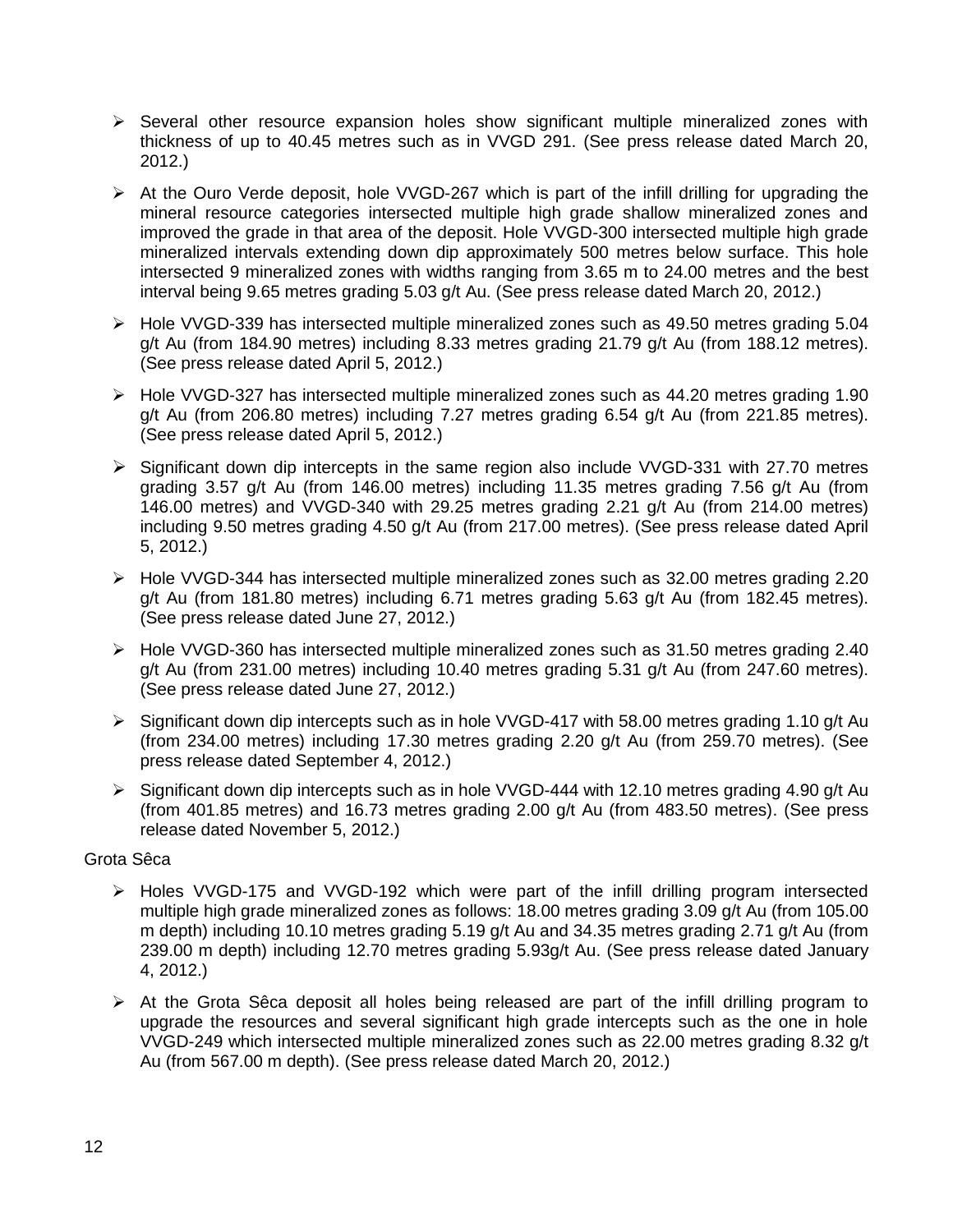- $\triangleright$  Hole VVGD-378 has intersected multiple mineralized zones such as 22.10 metres grading 3.00 g/t Au (from 227.90 metres) including 9.50 metres grading 6.12 g/t Au (from 229.50 metres). (See press release dated June 27, 2012.)
- $\triangleright$  Hole VVGD-380 intersected multiple mineralized zones such as 19.24 metres grading 5.31 g/t Au (from 237.50 metres) including 9.77 metres grading 10.08 g/t Au (from 240.11 metres). (See press release dated September 4, 2012.)
- $\triangleright$  Hole VVGD-462 intersected multiple mineralized zones such as 10.80 metres grading 15.42 g/t Au. (See press release dated September 4, 2012.)
- $\triangleright$  Hole VVGD-542 with 39.00 metres grading 5.25 g/t Au (from 71.00 metres) including 12.00 metres grading 10.09 g/t Au (from 75 metres) (See press release dated November 5, 2012.)
- $\triangleright$  Hole VVGD-566 which is located in the Ouro Verde / Grota Sêca "Junction" intersected multiple mineralized zones suggesting possible continuity of the mineralization between the two deposits. (See press release dated November 5, 2012.)

# Gréia

- $\triangleright$  VVGR-001 with 19 metres grading 1.16 g/t Au (from surface). (See press release dated June 19, 2012.)
- $\triangleright$  VVGR-019 with 12 metres grading 1.13 g/t Au (from 14 metres) and 14 metres grading 1.74 g/t Au (from 155 metres). (See press release dated June 19, 2012.)
- $\triangleright$  VVGR-025 with 12 metres grading 1.55 g/t Au (from 77 metres). (See press release dated June 19, 2012.)

# The South Block

The South Block is characterized by a very extensive alteration system and numerous artisanal workings and this hole confirms the potential for significant associated gold mineralization. The existing deposits continue to be extended along strike and down dip.

The Company continues drilling on the South block. The focus of the program is to follow up on geophysical and geochemical surveys aimed at discovering the source rocks responsible for the major alluvial gold deposits of the Itata River and its tributaries. Belo Sun received the results from the soil geochemistry program comprising 2,107 samples analyzed by ICP multi-element analysis and gold by fire assay. The soil anomalies were followed up with a 25-line-kilometre IP geophysical survey. Several strong IP anomalies had been identified, coincident with the soil anomalies, and these are the priority targets to be tested by a 5,000-metre drilling program. Limited historic drilling had been carried out in the area and these results indicated that the gold mineralization is hosted in sulphide-bearing granodiorite rocks. The gold mineralization appears to be associated with higher sulphide content than observed with the mineralization found in the North block and as such is expected to respond well to IP geophysical techniques. Significant gold mineralization intercepts from the historic drilling include 28 metres grading 1.47 g/t AU (hole VVD 156) in the Pequi garimpo area. On October 11, 2011 Belo Sun announced the discovery of new gold mineralization on the South block. In the South Block area, the Itata discovery is represented by Hole VVGD-191 that intersected 15.45 metres grading 2.09 g/t Au (from 13.7 metres depth) and 15.00 metres grading 2.06 g/t Au (from 56 metres depth). The mineralization is similar in character to the North Block deposits. Additional drilling has been initiated to investigate extensions of this mineralization along strike and down dip and to determine the extent of this zone.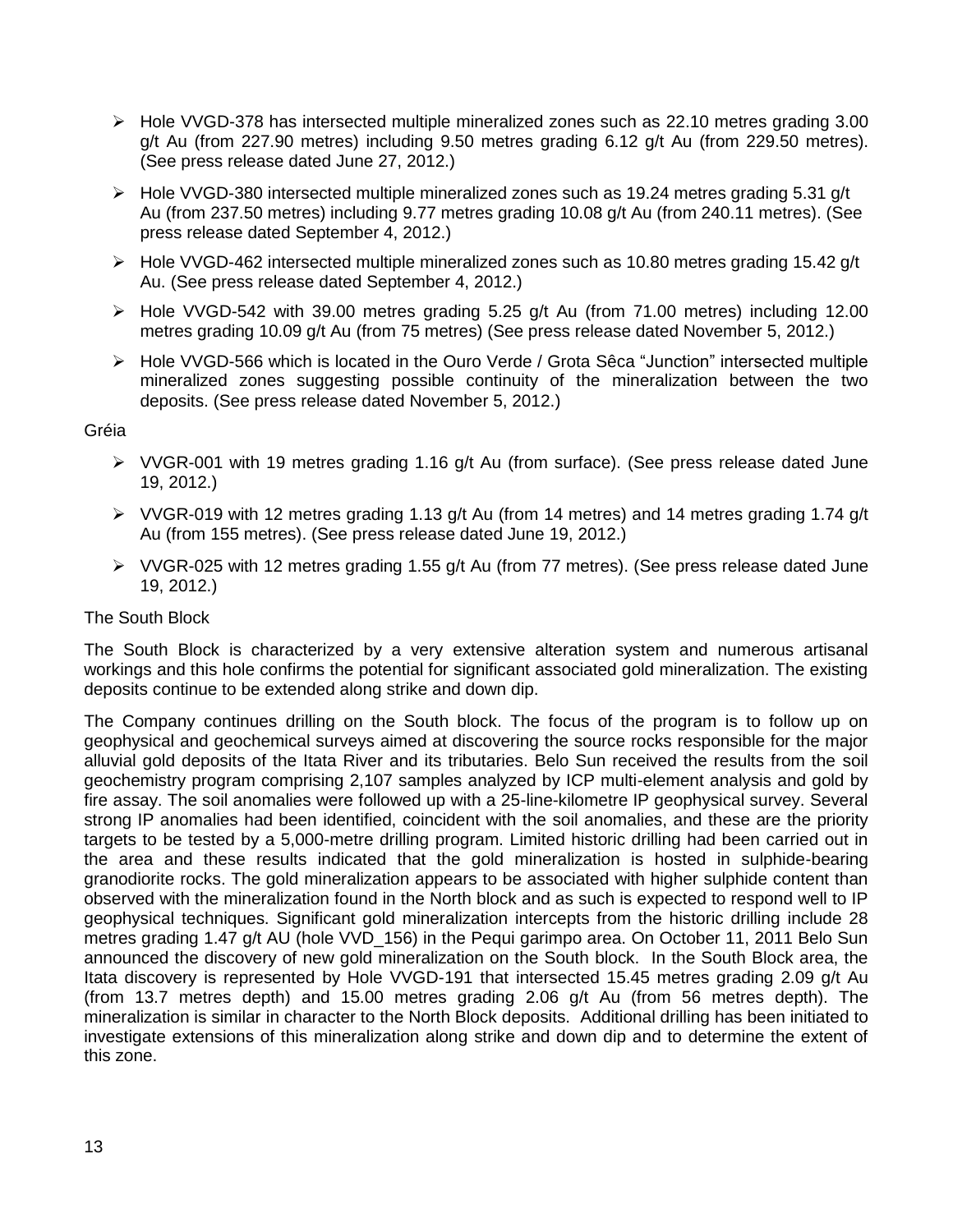South Block drilling highlights include:

- Holes VVGD-078 and VVGD-090 intercepted 1.15 metres grading 11.60 g/t Au and two metres grading 12.44 g/t Au, respectively. Additionally, hole VVGD-090 intercepted 7.95 metres grading 1.75 g/t Au. (See press release dated July 5, 2011.)
- $\triangleright$  Hole VVGD-070 intersected 3.8 metres grading 23.59 grams per tonne gold. (See press release dated April 28, 2011.)
- $\triangleright$  Hole VVGD-075 had an intercept of 11.08 metres grading 1.87 g/t Au. These drill holes were targeting induced polarization geophysical anomalies. The gold mineralization in the South block is associated with quartz veins and disseminated sulphides (mainly pyrite) in highly potassic, hydrothermally altered rocks. (See press release dated April 28, 2011.)
- Hole VVGD-191 intercepted 20.05 metres grading 1.66 g/t Au, including 15.45 metres grading 2.09 g/t Au and 15.00 metres grading 2.06 g/t Au. (See press release dated November 10, 2011.)
- $\triangleright$  Hole VVGD-443 with 5.15 metres grading 12.97 g/t Au. (See press release dated September 4, 2012.)
- Hole VVGD-465 with 4.65 metres grading 6.13 g/t Au (See press release dated November 5, 2012.)

During Q2-2012, the Company announced an initial, non-independent mineral resource estimate for the newly delineated South Block deposits (named the Pequi, Grande and Itata deposits. These are initial results from an ongoing program and indicate a potentially important new resource area which adds to the previously released Volta Grande mineral resources. Updates to the Company's mineral resources also include those in the South Block, described as follows:

- Inferred Pit Constrained Mineral Resources of 5,368,000 tonnes at an average grade of 2.73 g/t Au containing 471,000 ounces of gold which are present in three different deposits named Pequi, Grande and Itata.
- > Inferred Underground Mineral Resources of 408,000 tons at an average grade of 3.89 g/t Au containing 51,000 ounces of gold which are present in three different deposits named Pequi, Grande and Itata.

## Measured and Indicated and Inferred Mineral Resource Increased at Volta Grande

The Company released an updated mineral resource estimate for its Volta Grande Gold Project in Para state, Brazil, in February 2013. Highlights are:

- A 44% increase on the contained ounces in the measured and indicated mineral resources category and a 2% increase in the average grade of the measured and indicated resources compared to the previous estimate of April 2012;
- A 16% increase in the gold grade for inferred mineral resources relative to the previous estimate of January 2012;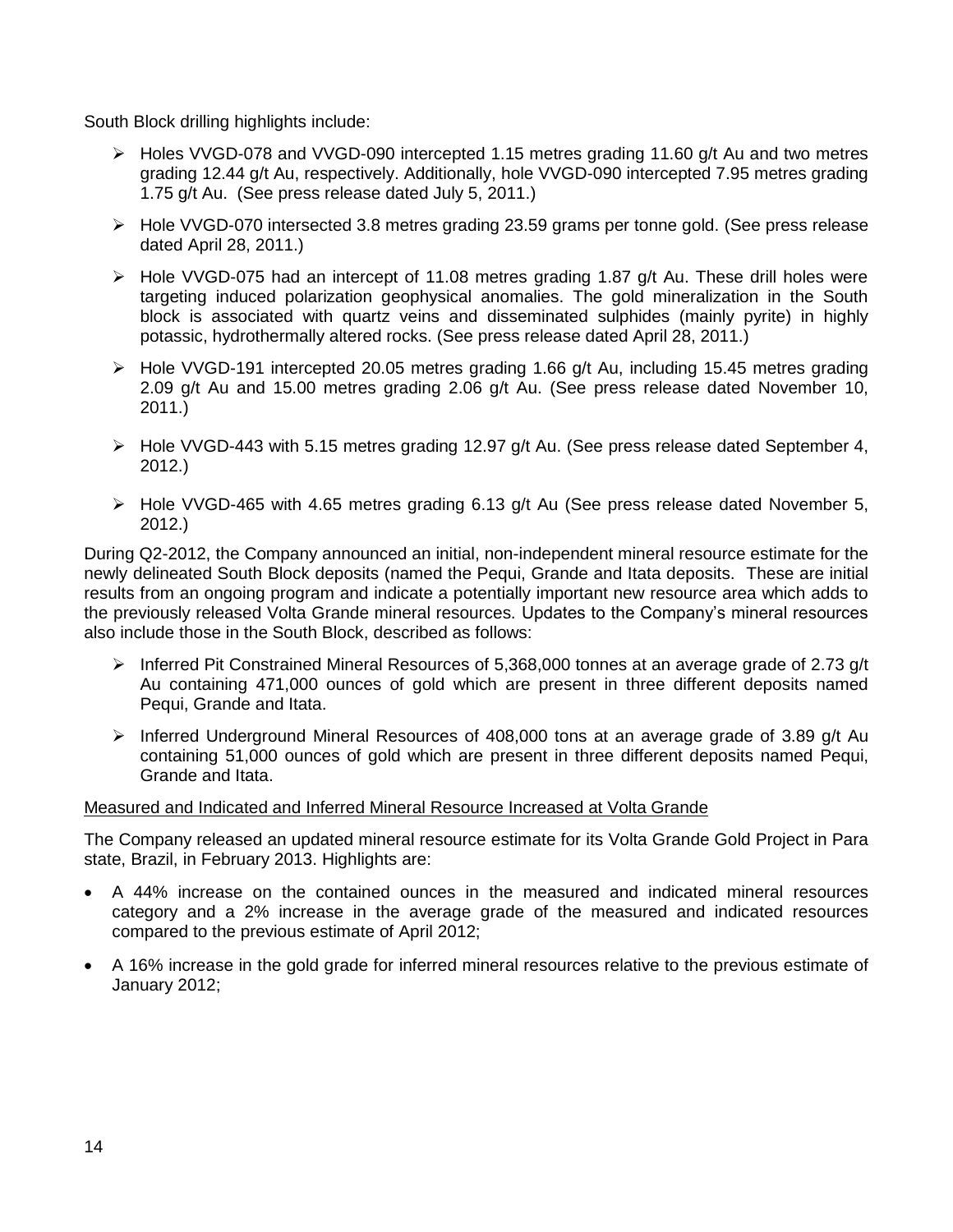The revised mineral resource estimate for the Volta Grande Gold Project is outlined in the table.

Volta Grande Resources Estimate

|                             |                                   |          |                  | <b>MEASURED AND</b> |                 |
|-----------------------------|-----------------------------------|----------|------------------|---------------------|-----------------|
|                             |                                   | MEASURED | <b>INDICATED</b> | <b>INDICATED</b>    | <b>INFERRED</b> |
| Ouro Verde Pit Constrained  | Tonnes ('000's)                   | 20,789   | 17,034           | 37,823              | 18,640          |
|                             | Grade (g/t Au)                    | 1.86     | 1.69             | 1.78                | 1.71            |
|                             | Ounces @ 0.5 g/t cut-off ('000's) | 1,237    | 926              | 2,162               | 1,025           |
| Ouro Verde Underground      | Tonnes ('000's)                   |          | 38               | 38                  | 954             |
|                             | Grade (g/t Au)                    |          | 2.78             | 2.78                | 2.94            |
|                             | Ounces @ 0.2 g/t cut-off ('000's) |          | 3                | 3                   | 90              |
| Grota Seca Pit Constrained  | Tonnes ('000's)                   | 21,629   | 14,133           | 35,762              | 18,124          |
|                             | Grade (g/t Au)                    | 1.61     | 1.77             | 1.67                | 1.83            |
|                             | Ounces @ 0.5 g/t cut-off ('000's) | 1,120    | 804              | 1,924               | 1,066           |
| Grota Seca Underground      | Tonnes ('000's)                   |          | 161              | 161                 | 752             |
|                             | Grade (g/t Au)                    |          | 3.37             | 3.37                | 3.64            |
|                             | Ounces @ 0.2 g/t cut-off ('000's) |          | 17               | 17                  | 88              |
| South Block Pit Constrained | Tonnes ('000's)                   |          |                  |                     | 5,368           |
|                             | Grade (g/t Au)                    |          |                  |                     | 2.73            |
|                             | Ounces @ 0.5 g/t cut-off ('000's) |          |                  |                     | 471             |
| South Block Underground     | Tonnes ('000's)                   |          |                  |                     | 408             |
|                             | Grade (g/t Au)                    |          |                  |                     | 3.89            |
|                             | Ounces @ 0.2 g/t cut-off ('000's) |          |                  |                     | 51              |
| <b>TOTAL</b>                | <b>Tonnes ('000's)</b>            | 42,418   | 31,366           | 73,784              | 44,246          |
|                             | Grade (g/t Au)                    | 1.73     | 1.74             | 1.73                | 1.96            |
|                             | <b>Ounces ('000's)</b>            | 2,356    | 1,751            | 4,107               | 2,791           |

Notes:

(1) The 0.5 g/t Au open pit cut off grade and 0.2 g/t Au underground mineral resources cut off grade underlying the resource estimates are based on a number of parametres and assumptions including gold price of US\$1,400 per troy ounce, metallurgical gold recovery for of 94% for unweathered and weathered rock, open pit mining costs of US\$1.41/tonne, process costs of US\$11.98/tonne, General & Administrative costs of US\$2.89/tonne and Selling costs (refining, transport, insurance and environment) of US\$ 13.82 per troy ounce.

(2) The quantity and grade of reported inferred mineral resources in this estimation are uncertain in nature and there has been insufficient exploration to define the inferred mineral resources as Indicated or Measured mineral resources and it is uncertain if further exploration will result in upgrading them to indicated or measured mineral resource categories.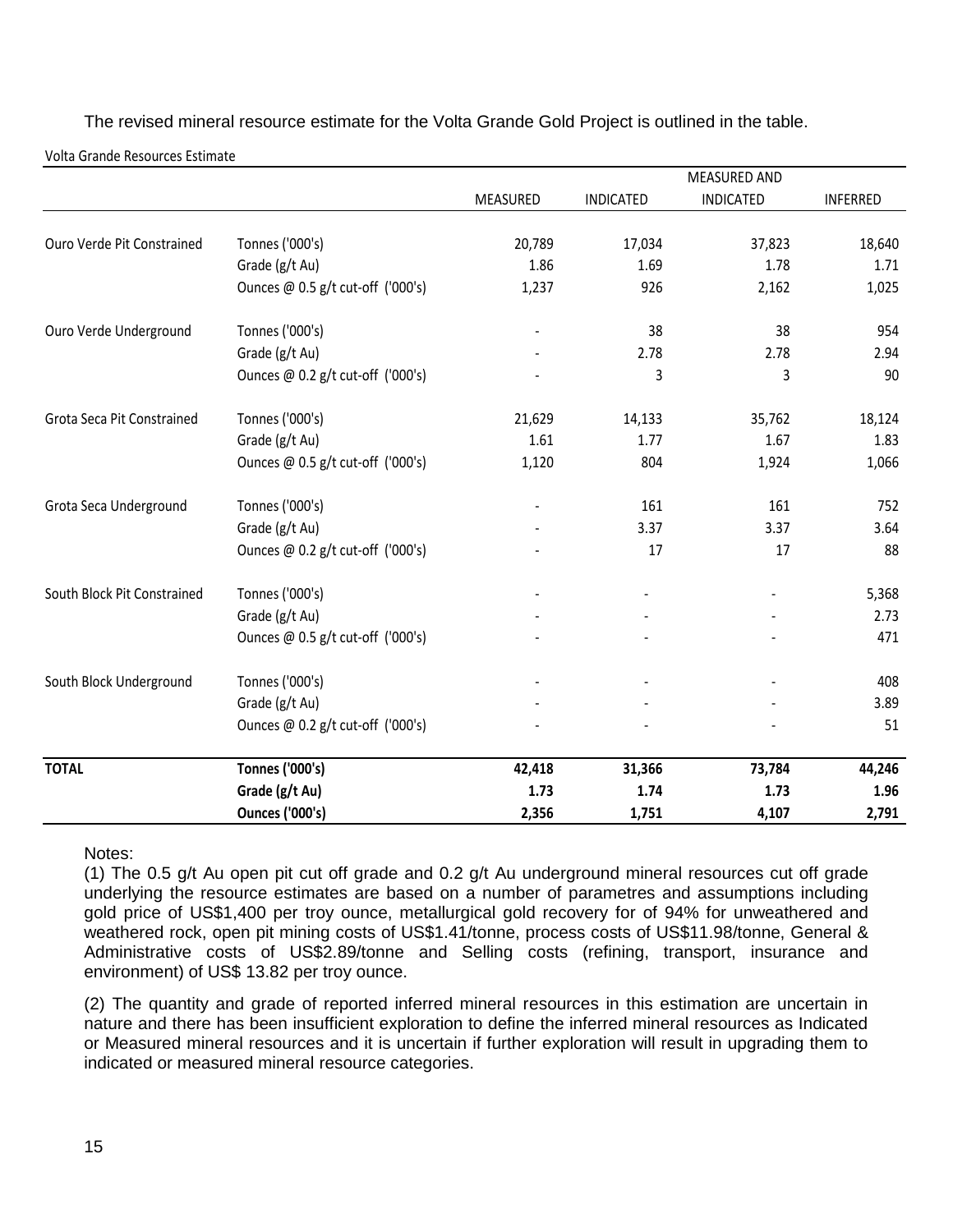(3) The mineral resources in this press release were estimated using the Canadian Institute of Mining, Metallurgy and Petroleum (CIM), CIM Standards on Mineral Resources and Reserves, Definitions and Guidelines prepared by the CIM Standing Committee on Reserve Definitions and adopted by CIM Council. The effective date of this mineral resource estimate is January 31, 2013.

The mineral resource model was completed by the Belo Sun team under supervision of David Gower, P.Geo, and Carlos H. C. Costa, P.Geo. each of whom is a Qualified Person as defined by National Instrument 43-101. The results were audited by SRK Consulting (Canada) Inc. and SRK Consultores do Brasil Ltda.

Mineral resource estimate parametres

The database consists of a total of 369,290 metres of diamond drilling obtained from previously reported drilling and from 157,344 m of drilling completed and assayed by Belo Sun since April 2010, for the Ouro Verde, Grota Sêca and South Block deposits.

The mineralized zones at the Ouro Verde deposit extend for about 2,400 m along strike. Eight gold mineralization domains were modeled in fresh rock, and one saprolite domain was modeled. The gold mineralization thickness ranges from 2 to 55 metres. The maximum allowed internal dilution is approximately 3 metres.

The mineralized zones at the Grota Sêca deposit extend 2,900 m along strike. Seven gold mineralization domains were modeled in fresh rock, and one saprolite domain was modeled. The gold mineralization thickness ranges from 2 to 70 metres. The maximum allowed internal dilution is approximately 3 metres.

The mineralized zones at the South Block deposits extend discontinuously for about 1,900 m along strike. Three gold mineralization domains were modeled in fresh rock, and one saprolite domain was modeled. The gold mineralization thickness ranges from 2 to 16 metres. The maximum allowed internal dilution is approximately 3 metres.

The grade estimation was done using ordinary kriging interpolation using 1.0 m composites. All estimations are based on a percent block model with unitary dimension of 12.5 m E, 5 m N and 10 m elevation rotated ‐17° clockwise in the Ouro Verde and Grota Sêca deposits and rotated ‐25° clockwise in the South Block. Measured mineral resources include all mineralized blocks within one time of the variogram range and estimated with minimum of 3 drill holes and minimum of 3 octants. Indicated mineral resources include all mineralized blocks within one time of the variogram range and estimated with minimum of 2 drill holes using an elliptical search. Inferred mineral resources include all mineralized blocks within two times of the variogram range and estimated with minimum of 2 drill holes including the isolated areas and the blocks that were estimated in the passes one and two (M&I) that not comprised the criteria of these two categories.

Calculations of the average grades of the mineralized zones are based on original samples top cut to a value that ranged from 9 - 40 g/t Au depending on the mineralized domain.

Tonnage estimates are based on rock specific gravity of 2.75 tonnes per cubic metre for the Grota Sêca and Ouro Verde deposits and 2.77 for the South Block, and 1.36 tonnes per cubic metre for saprolite.

An NI 43-101-compliant technical report is available on the company's website and on SEDAR.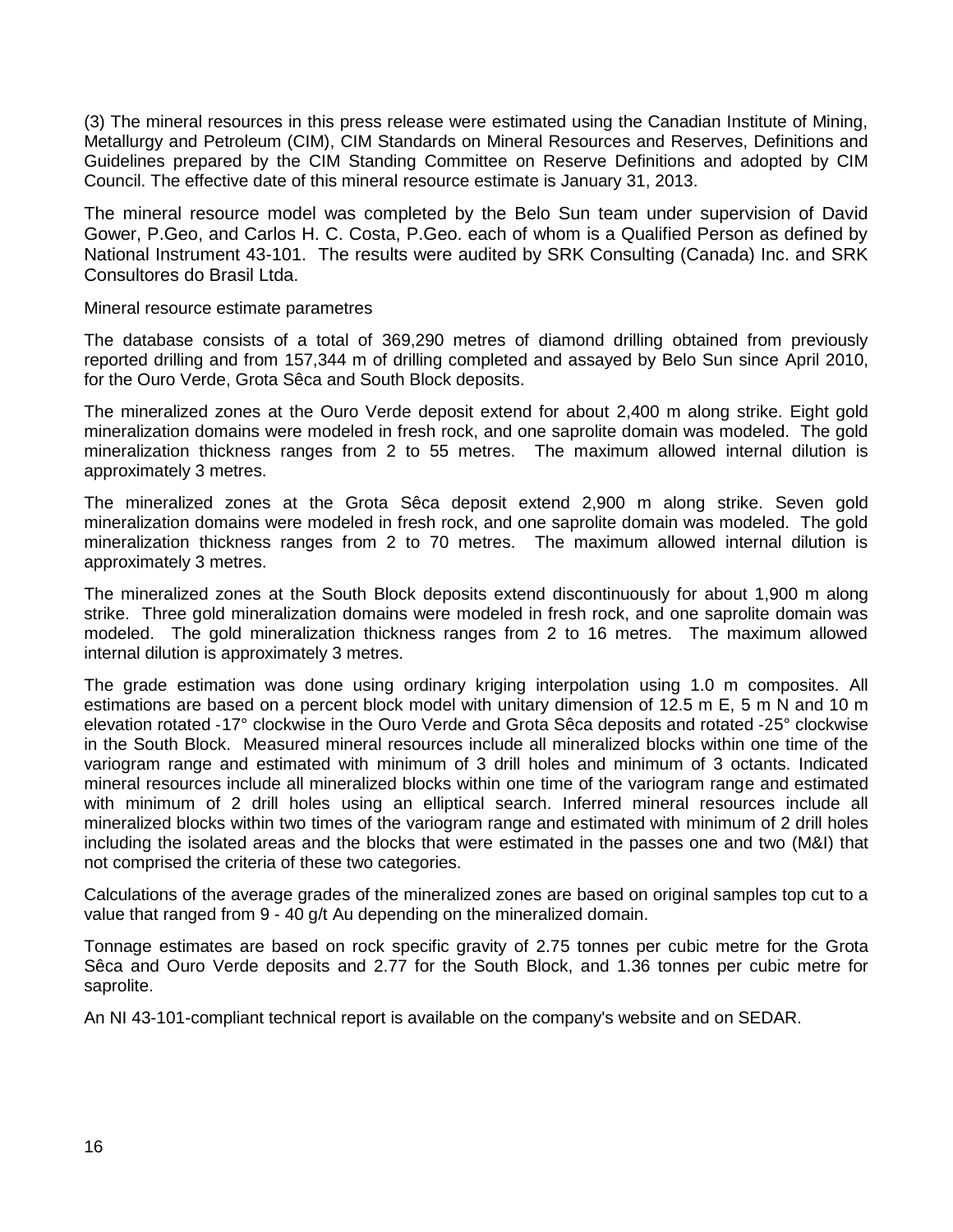# Belo Sun Preliminary Feasibility Study

The new mineral resource model will be the basis for a preliminary feasibility study being carried out by AMEC Minproc Engenharia e Consultoria Limitada, which is expected to be completed in Q2-2013. This will provide the context for the Definitive Feasibility Study to be completed in 2013.

The ongoing metallurgical test work program recently returned an average recovery of 94%. Highlights of the gold recovery tests included:

- $\triangleright$  Between 25% to 50% of the gold can be recovered in a gravity concentration step prior to leaching.
- $\triangleright$  The optimal leaching conditions for the Ouro Verde and Grota Sêca composites were a grind size of 80% passing 75 µm, slurry density of 50% by weight, 0.5 g/L NaCN concentration, 10 ppm dissolved oxygen concentration at a pH of 10.5.
- $\triangleright$  For the Ouro Verde ore, with a gold head grade varying between 1.17 g/t to 3.80 g/t, with an average gold recovery of 94%.
- For the Grota Sêca ore, with a gold head grade varying between 1.06 g/t to 3.90 g/t, with an average gold recovery of 94%.
- $\triangleright$  The Ouro Verde and Grota Sêca ores are amenable to conventional gravity and gold leaching processes including leach / CIP or CIL.

Grind determination tests results indicate that the Ouro Verde and Grota Sêca ores are amenable to conventional primary crushing, SAG and ball milling.

# Increased Mineral Rights at Volta Grande

The Company has been granted priority on its application for an additional 5 claims which comprise an area totaling 28,654 hectares. Total land package now consists of a total of 34 claims which cover 149,918 hectares (1,499 square kilometres)

New claims were acquired through a public tender and correspond to mineral rights that were previously held by other titleholders that had been allowed to lapse. The tender process was opened for 60 days and Belo Sun's Brazil technical team had compiled the data in advance of the tender in preparation for targeting the key prospective areas. Belo Sun successfully acquired this key land position as part of this process. The confirmation of priority was published in the Brazilian Official Gazette on September 1, 2011.

The new claims cover much of the area along the southeastern extension of the Tres Palmeiras greenstone belt, which includes several granitic plutons similar to the ones within the North and South blocks of the Volta Grande Gold Project and hosts numerous gold showings. The gold occurrences were visited and catalogued by the Brazilian Geological Survey (CPRM).

The entire belt has already been photo interpreted using available aerial geophysics and satellite images by Belo Sun, and fieldwork and regional mapping/sampling will start in the near future in order to outline new potential drill targets.

# Purchase of Volta Grande Surface Rights

In May 2012, the Company acquired surface rights for an area covering 1,734 hectares, which was comprised of three distinct properties – *Fazenda Galo de Ouro* covering 824.8 hectares, *Fazenda Ouro Verd*e covering 503.6 hectares and *Fazenda Ressaca* covering 405.9 hectares. The Company has also purchased all structures and other facilities located on the properties. The surface area acquired includes the entire known Volta Grande deposits of Ouro Verde and Grota Sêca as well as potential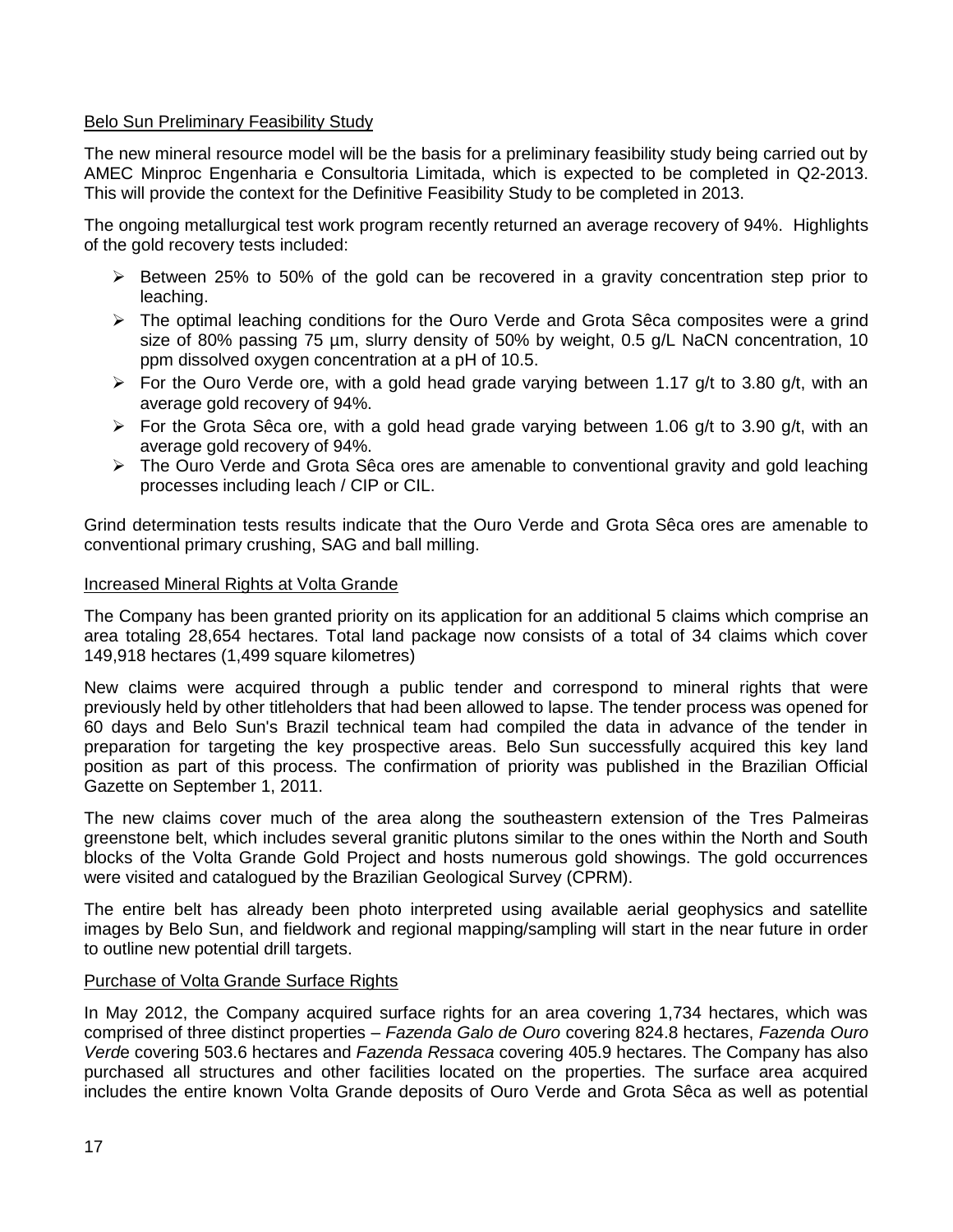sites for certain of the mining and process facilities that will be required for the future operation of the property. The total consideration agreed to be paid for the acquisition is R\$8.2 Million in cash (approximately \$4.1 Million Canadian Dollars) and the issuance of 281,217 common shares of Belo Sun (or the cash equivalent) with a fair market value of R\$936,000 (\$455,500) as at December 31, 2012. The Company paid 50% of the purchase price upon signing the definitive agreement, and the balance is to be paid once the vendors complete the demobilization of all artisanal mining activities on these properties. Subsequent to the end of the year, the Company made a cash payment of R\$869,018 (\$500,110).

# PATROCINIO

# **Background**

The 100% owned Patrocinio Project covers approximately 18,670 hectares of the Tapajos gold province in the Para State of northern Brazil.

The Tapajos province is historically the most important gold producing region in Brazil, with over nine million ounces of artisanal production since the 1950s. Several public sources indicate that approximately one million ounces of gold have been produced by local miners at Patrocinio. Belo Sun's geologists have confirmed 19 property locations where current or former gold production has occurred from two types of mineralization: high-grade quartz veins and hydrothermally-altered granites where gold is associated with sulphides.

The Patrocínio Project was initiated with the objective to identify and characterize primary gold mineralization, representing the sources of large alluvium deposits, which produced a huge amount of gold extracted from the Surubim River and its tributaries, which even today are still mined by garimpeiros (artisanal miners).

Within mineralized zones, gold grades have been demonstrated to range from roughly 1 to 67 grams per tonne (g/t) within the quartz veins and from roughly 1 to 37 g/t within the granites. Channel sampling along a quartz vein in the Alcantara pit returned grades ranging from roughly 4 to 37 g/t Au over approximately 8 metres.

The Company is currently assessing its options with respect to the project including, but not limited to, joint-venture scenarios, earn-out arrangements, and further development by Belo Sun.

# **Off Balance Sheet Arrangements**

There are no off-balance sheet arrangements to which the Company is committed.

## **Related Party Transactions**

During the period, the Company entered into the following transactions in the ordinary course of business with related parties that are not subsidiaries of the Company.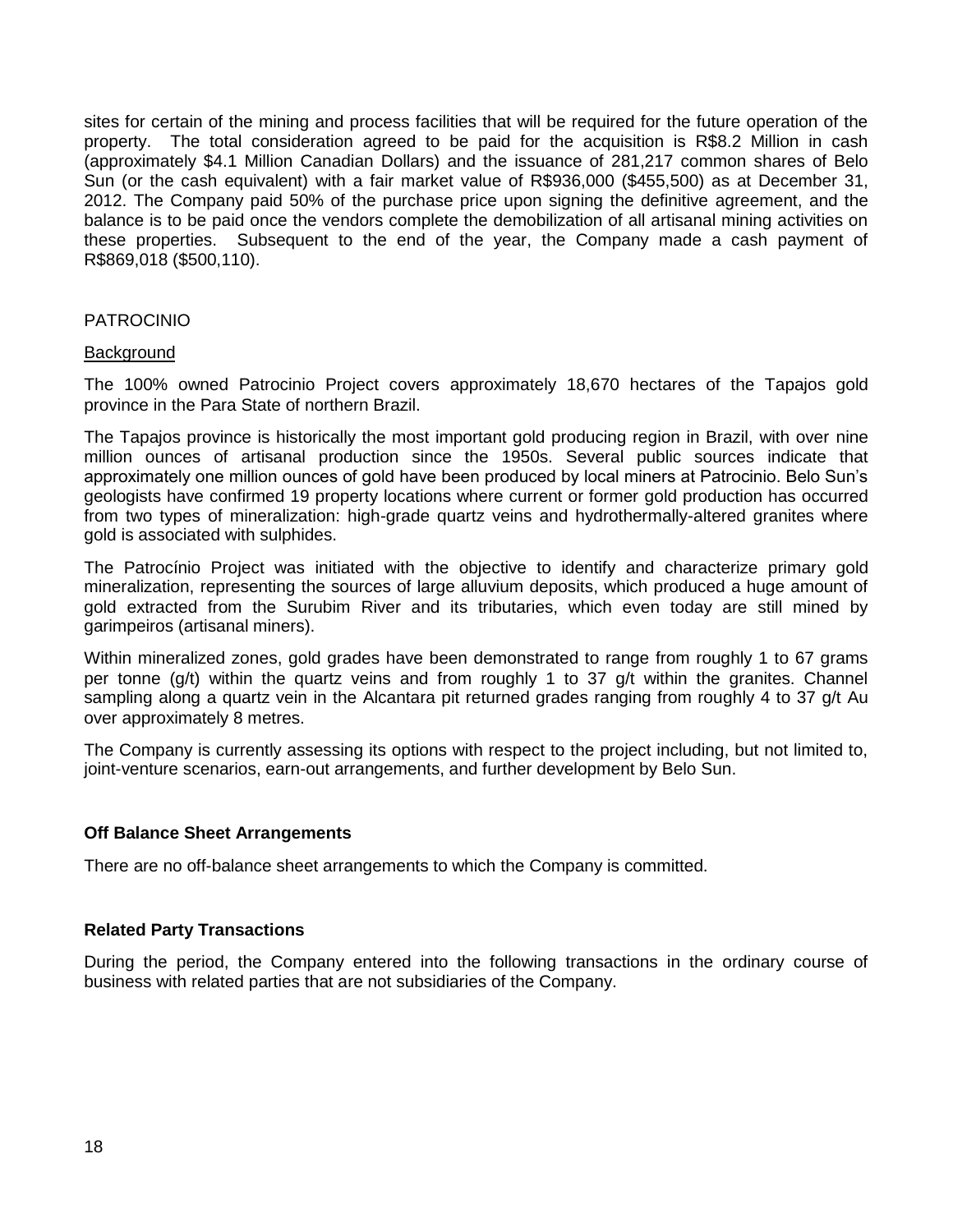|                          | Purchases of goods/services<br>Twelve months ended |            |  |         |
|--------------------------|----------------------------------------------------|------------|--|---------|
|                          | December 31,                                       |            |  |         |
|                          | 2012                                               |            |  | 2011    |
| 2227929 Ontario Inc.     | S                                                  | 446.825 \$ |  | 275,202 |
| Forbes & Manhattan, Inc. |                                                    | 315,000    |  | 180,000 |
| Falcon Metais Ltda.      |                                                    | 339,584    |  | 162,510 |
| Valencia Ventures Inc.   | 1.366                                              |            |  |         |

The Company shares office space with other companies who may have common officers and directors. The costs associated with this space are administered by 2227929 Ontario Inc.

Mr. Stan Bharti, a director of the Company, is the Executive Chairman of Forbes and Manhattan, Inc., a corporation that provides administrative services to the Company. Forbes and Manhattan, Inc. charges a monthly consulting fee of \$25,000.

Mr. Helio Diniz, Vice President of Exploration for the Company, is an officer of Falcon Metais Ltda., a company providing exploration and administration services in Brazil.

Mr. Michael Hoffman, Vice President of Engineering for the Company, is a director of Azul Ventures Inc. The Company was reimbursed by Azul Ventures Inc. for \$2,093 in travel expenses incurred by Mr. Hoffman paid by the Company on his behalf during the twelve months ended December 31, 2012 (2011: \$nil).

The following balances were outstanding at the end of the reporting period:

|                          | Amounts owed by related |         |  |                     | Amounts owed to related |        |      |        |
|--------------------------|-------------------------|---------|--|---------------------|-------------------------|--------|------|--------|
|                          |                         | parties |  |                     | parties                 |        |      |        |
|                          |                         |         |  |                     |                         |        |      |        |
| 2227929 Ontario Inc.     | £.                      |         |  | 90,000 \$ 72,209 \$ |                         |        | - \$ | 14,893 |
| Directors of the Company |                         | -       |  | ۰.                  |                         | 53.280 |      | 72,936 |
| Falcon Metais Ltda.      |                         | ۰       |  | 29,384              |                         | 47,057 |      |        |

The amounts outstanding are unsecured and will be settled in cash. No guarantees have been given or received. No expense has been recognized in the current or prior periods for bad or doubtful debts in respect of the amounts owed by related parties.

*Compensation of key management personnel of the Company*

The remuneration of directors and other members of key management personnel during the period were as follows:

|                      |  | Twelve months ended |                       |  |  |
|----------------------|--|---------------------|-----------------------|--|--|
|                      |  | December 31,        |                       |  |  |
|                      |  | 2011                |                       |  |  |
| Short-term benefits  |  |                     | 2,337,054 \$1,383,209 |  |  |
| Share-based payments |  |                     | 4,249,500 2,937,000   |  |  |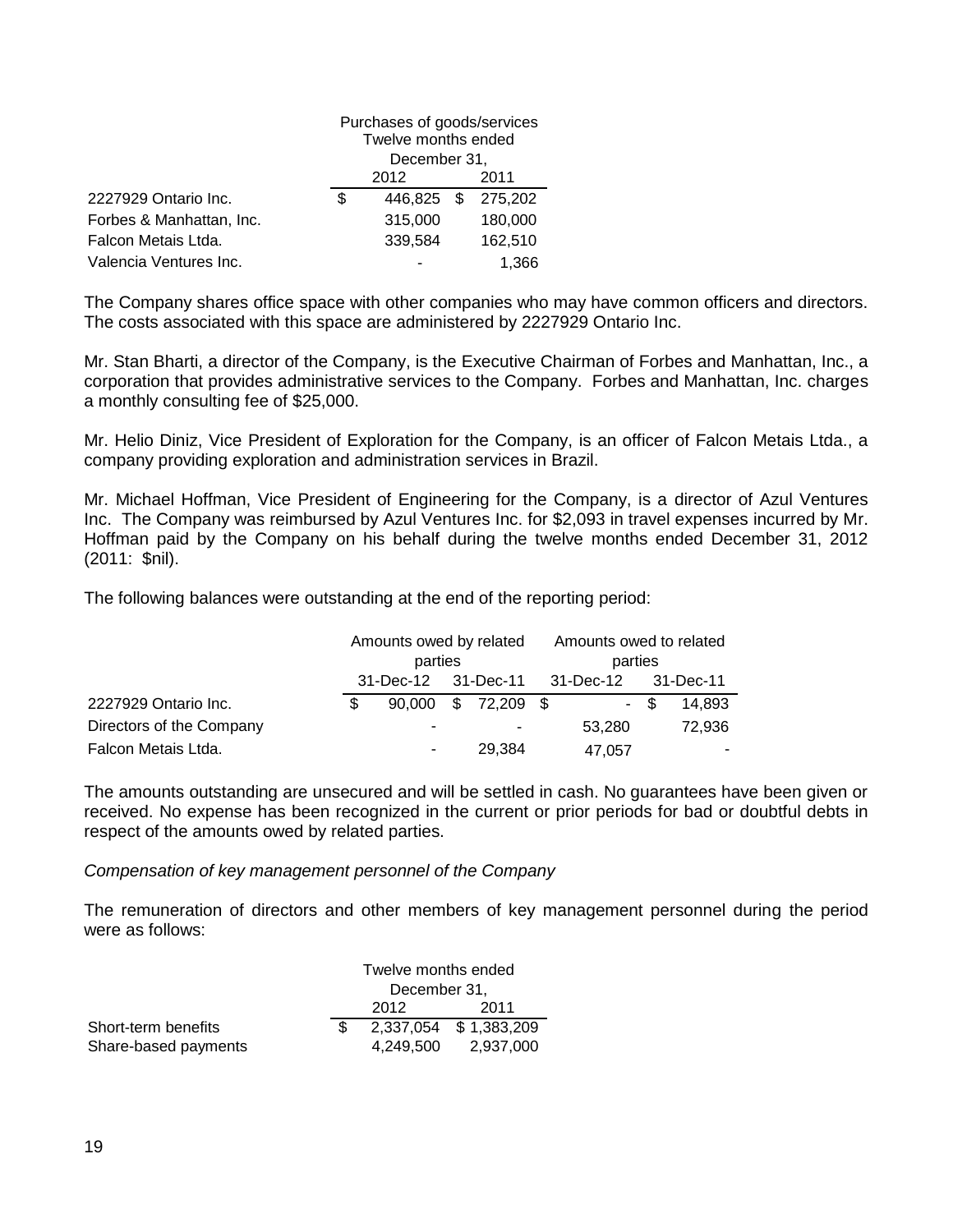In accordance with IAS 24 Related Party Disclosures, key management personnel are those persons having authority and responsibility for planning, directing and controlling the activities of the Company directly or indirectly, including any directors (executive and non-executive) of the Company.

The remuneration of directors and key executives is determined by the remuneration committee having regard to the performance of individuals and market trends.

More detailed information regarding the compensation of officers and directors of the Company is disclosed in the management information circular. The management information circular is available under profile of the Company on Sedar at [www.sedar.com.](http://www.sedar.com/)

# **Financial Instruments and Other Instruments**

The carrying value of cash and cash equivalents, prepaid expenses, sundry receivable and accounts payable approximate their fair values due to the short maturity of those instruments.

# **Outstanding Share Data**

Number of stock

Authorized unlimited common shares without par value – 265,910,534 are issued and outstanding as at March 27, 2013.

There were no warrants outstanding as at March 27, 2013.

Stock options outstanding as at March 27, 2013:

| inumber of study |          |       |             |
|------------------|----------|-------|-------------|
| options          | Exercise |       |             |
| outstanding      |          | price | Expiry date |
| 3,611,000        | \$       | 0.34  | 5-Mar-15    |
| 60,000           | \$       | 0.45  | 2-Jun-15    |
| 1,968,000        | \$       | 0.36  | 29-Jul-15   |
| 50,000           | \$       | 0.80  | 11-Nov-15   |
| 600,000          | \$       | 0.89  | 5-Dec-15    |
| 4,742,000        | \$       | 1.33  | 21-Apr-16   |
| 3,467,000        | \$       | 1.15  | 31-Jan-17   |
| 250,000          | \$       | 1.15  | 30-Apr-17   |
| 700,000          | \$       | 1.17  | 14-Jun-17   |
| 2,815,000        | \$       | 1.15  | 3-Jul-17    |
| 1,200,000        | \$       | 1.15  | 10-Jul-17   |
| 300,000          | \$       | 1.70  | 29-Nov-17   |
| 50,000           | \$       | 1.58  | 11-Jan-18   |
| 19,813,000       |          |       |             |

# **Subsequent Events**

The environmental licensing process continues in the ordinary course. A second public hearing was held in January 2013 as part of the standard application process, and at present this second hearing is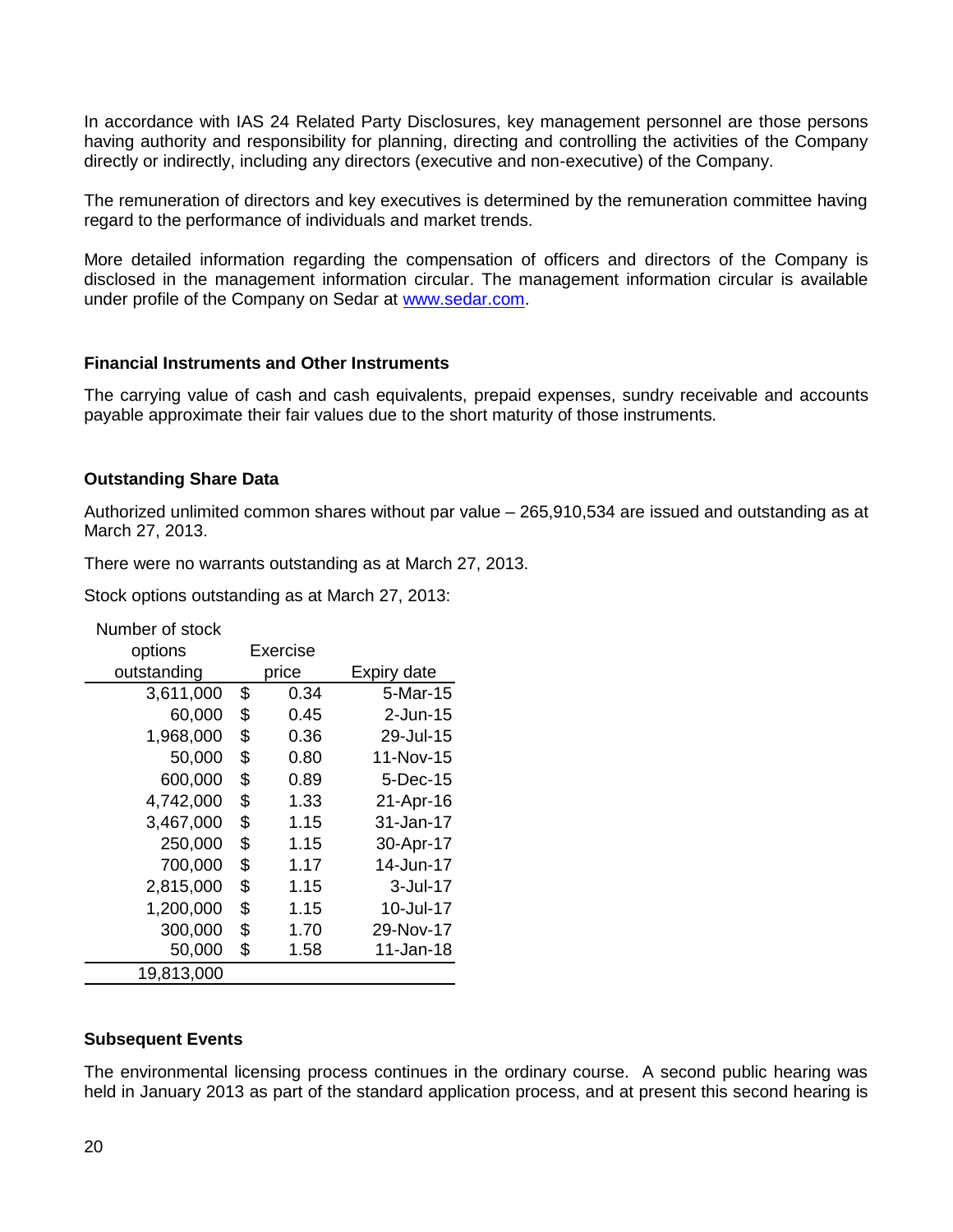the final scheduled hearing at this stage of the licensing process. The Company understands that the technical aspects of the license application are currently the subject of review, and to date, has not received any comments or recommended changes.

# **Risks and Uncertainties**

The operations of the Company are speculative due to the high-risk nature of its business, which are the acquisition, financing, exploration and development of mining properties. These risk factors could materially affect the Company's future operating results and could cause actual events to differ materially from those described in forward–looking information relating to the Company.

# Nature of Mining, Mineral Exploration and Development Projects

Mineral exploration is highly speculative in nature. There is no assurance that exploration efforts will be successful. Even when mineralization is discovered, it may take several years until production is possible, during which time the economic feasibility of production may change. Substantial expenditures are required to establish Measured, Indicated and Inferred Minerals Resources through drilling. Upon completion of a Feasibility Study – with an accompanying economic analysis - Proven and Probable Mineral Reserves may be estimated. Because of these uncertainties, no assurance can be given that exploration programs will result in the establishment or expansion of mineral resources or mineral reserves. There is no certainty that the expenditures made towards the search and evaluation of mineral deposits will result in discoveries or development of commercial quantities of ore.

Development projects have no operating history upon which to base estimates of future capital and operating costs. For development projects, mineral resource estimates and estimates of operating costs are, to a large extent, based upon the interpretation of geologic data obtained from drill holes and other sampling techniques, and feasibility studies, which derive estimates of capital and operating costs based upon anticipated tonnage and grades of ore to be mined and processed, ground conditions, the configuration of the ore body, expected recovery rates of minerals from ore, estimated operating costs, and other factors. As a result, actual production, cash operating costs and economic returns could differ significantly from those estimated. It is not unusual for new mining operations to experience problems during the start-up phase, and delays in the commencement of production often can occur.

# Mineral Resource Estimates May be Inaccurate

There are numerous uncertainties inherent in estimating mineral resources, including many factors beyond the control of the Company. Such estimates are a subjective process, and the accuracy of any mineral resource estimate is a function of the quantity and quality of available data and of the assumptions made and judgments used in engineering and geological interpretation. These amounts are estimates only and the actual level of recovery of minerals from such deposits may be different. Differences between management's assumptions, including economic assumptions such as metal prices, market conditions and actual events could have a material adverse effect on the Company's mineral resource estimates, financial position and results of operations.

## No Revenues

To date, the Company has not recorded any revenues from operations nor has the Company commenced commercial production on any property. There can be no assurance that significant losses will not occur in the near future or that the Company will be profitable in the future. The Company's operating expenses and capital expenditures may increase in relation to the engagement of consultants, personnel and equipment associated with the continued exploration and future development of the Company's properties. The Company expects to continue to incur losses unless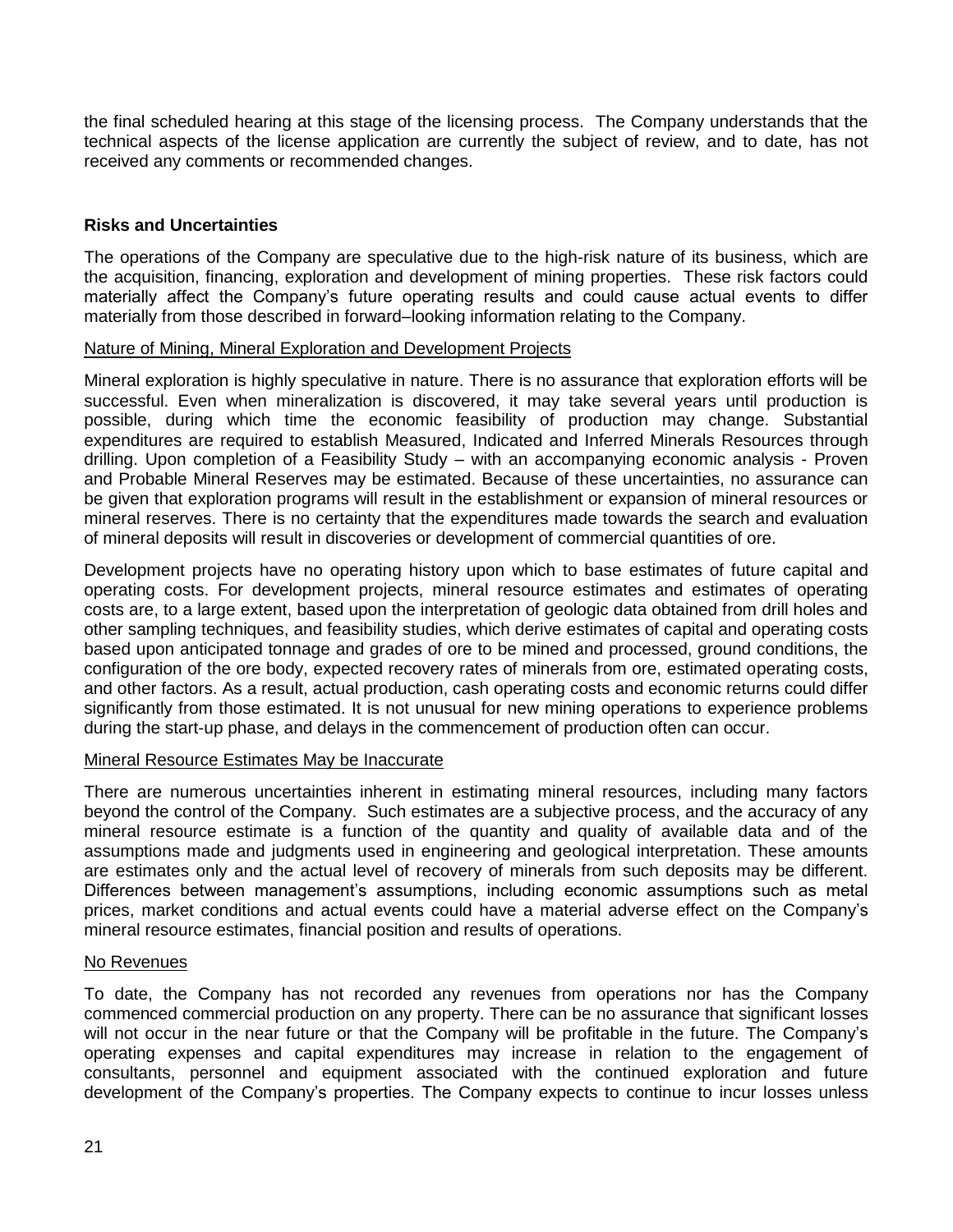and until such time as it enters into commercial production and generates sufficient revenues to fund its continuing operations. The development of the Company's properties will continue to require the commitment of substantial mineral resources. There can be no assurance that the Company will continue as a going concern, generate any revenues or achieve profitability.

# Liquidity Concerns and Future Financings

The Company will require significant capital and operating expenditures in connection with the development of the Volta Grande Gold Project. There can be no assurance that the Company will be successful in obtaining the required financing as and when needed. Volatile markets may make it difficult or impossible for the Company to obtain debt or equity financing on favourable terms, if at all. Failure to obtain additional financing on a timely basis may cause the Company to postpone or slow down its development plans, forfeit rights in some or all of the Company's properties or reduce or terminate some or all of its activities. In the event that the Company completes an equity financing at or near to current trading prices of its common shares, such financing could be extremely dilutive to current shareholders who invested in the Company at higher share prices.

# Mineral Commodity Prices

The ability of the Company to fund its activities and, if it becomes a producing mineral Company, the profitability of the Company's operations will be dependent upon the market price of mineral commodities. Mineral prices fluctuate widely and are affected by numerous factors beyond the control of the Company. The level of interest rates, the rate of inflation, the world supply of mineral commodities and the stability of exchange rates can all cause significant fluctuations in prices. Such external economic factors are in turn influenced by changes in international investment patterns, monetary systems and political developments. The price of mineral commodities has fluctuated widely in recent years, and future price declines could cause commercial production to be impracticable, thereby having a material adverse effect on the Company's business, financial condition and result of operations.

## Licenses and Permits, Laws and Regulations

The Corporation's exploration and development activities, including mine, road, rail and port facilities, require permits and approvals from various government authorities, and are subject to extensive federal, provincial and local laws and regulations governing prospecting, development, production, transportation, exports, taxes, labour standards, occupational health and safety, mine safety and other matters. Such laws and regulations are subject to change, can become more stringent and compliance can therefore become more time consuming and costly. In addition, the Corporation may be required to compensate those suffering loss or damage by reason of its activities. The Corporation will be required to obtain additional licenses and permits from various governmental authorities to continue and expand its exploration and development activities. There can be no assurance that the Corporation will be able to maintain or obtain all necessary licenses, permits and approvals that may be required to explore and develop its properties, commence construction or operation of mining facilities.

The costs and potential delays associated with obtaining the necessary authorizations and licenses and complying with these authorizations, licenses and applicable laws and regulations could stop or materially delay or restrict the Corporation from proceeding with the development of an exploration project or the operation or further development of a mine. Any failure to comply with applicable laws, regulations, authorizations or licenses, even if inadvertent, could result in interruption or termination of exploration, development or mining operations or logistics operations, or material fines, penalties or other liabilities which could have a material adverse effect on the Corporation's business, properties, results of operations, financial condition or prospects.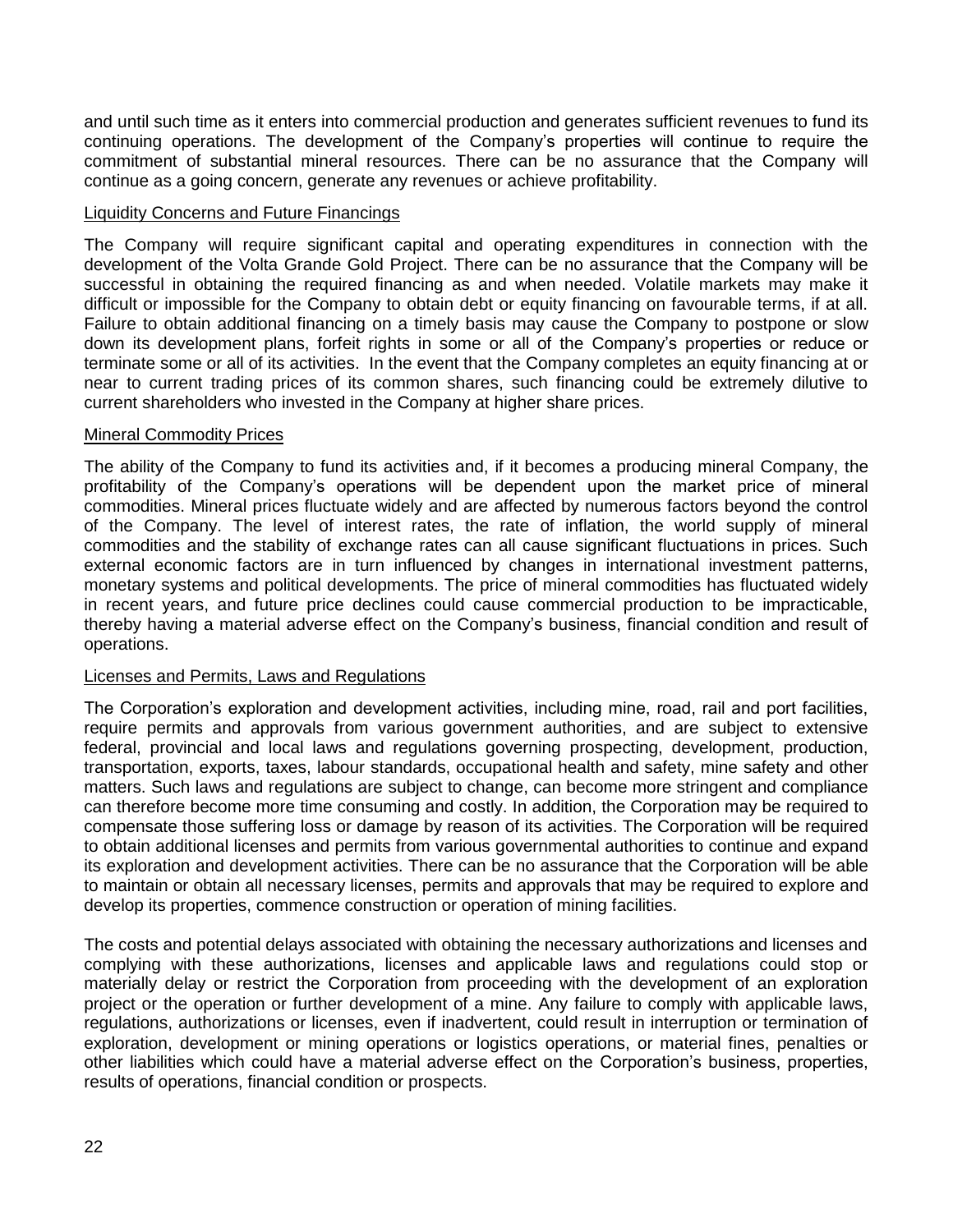The Corporation can make no assurance that it will be able to maintain or obtain all of the required mineral licenses and authorizations on a timely basis, if at all. The Corporation only has exploration permits. There is no assurance that it will obtain the corresponding mining concessions. In addition, it may not obtain one or more licenses, and such failure may have a material adverse effect on our business, results of operations and financial condition.

# Foreign Exchange

Gold is sold in United States dollars thus the Company is subject to foreign exchange risks relating to the relative value of the Canadian dollar and Brazilian real as compared to the United States dollar. To the extent that the Company generates revenues upon reaching the production stage on its properties, it will be subject to foreign exchange risks as revenues will be received in United States dollars while operating and capital costs will be incurred primarily in Canadian dollars and Brazilian Reais. A decline in the United States dollar would result in a decrease in the real value of the Company's revenues and adversely affect the Company's financial performance.

# Acquisition of Surface Rights

The goal of the Company is to bring the Volta Grande project into production. The Company is still in the process of defining the footprint of the deposit and associated infrastructures. Among various factors that may affect the ability of the Company to develop and bring the Volta Grande project into production is the necessity for the Company to acquire surface rights from land owners. Although the Company is confident that it will be successful in acquiring all necessary surface rights, there is no assurance that the Company will be able to do so in a timely manner and/or on reasonable terms.

# **Environmental**

The Company's activities are subject to extensive federal, provincial and local laws and regulations governing environmental protection and employee health and safety. Environmental legislation is evolving in a manner that is creating stricter standards, while enforcement, fines and penalties for noncompliance are more stringent. The cost of compliance with changes in governmental regulations has the potential to reduce the profitability of operations. Furthermore, any failure to comply fully with all applicable laws and regulations could have significant adverse effects on the Company, including the suspension or cessation of operations.

The current and future operations of the Corporation, including development and mining activities, are subject to extensive federal, state and local laws and regulations governing environmental protection, including protection and remediation of the environment and other matters. Activities at the Corporation's properties may give rise to environmental damage and create liability for the Corporation for any such damage or any violation of applicable environmental laws. To the extent the Corporation is subject to environmental liabilities, the payment of such liabilities or the costs that the Corporation may incur to remedy environmental pollution would reduce otherwise available funds and could have a material adverse effect the Corporation. If the Corporation is unable to fully remedy an environmental problem, it might be required to suspend operations or enter into interim compliance measures pending completion of the required remedy. The potential exposure may be significant and could have a material adverse effect. The Corporation intends to minimize risks by taking steps to ensure compliance with environmental, health and safety laws and regulations and operating to applicable environmental standards.

Many of the local, state and federal environmental laws and regulations require the Corporation to obtain licenses for its activities. The Corporation must update and review its licenses from time to time, and is subject to environmental impact analyses and public review processes prior to approval of new activities. In particular, the Corporation's mineral project is located in the Volta Grande do Xingu region,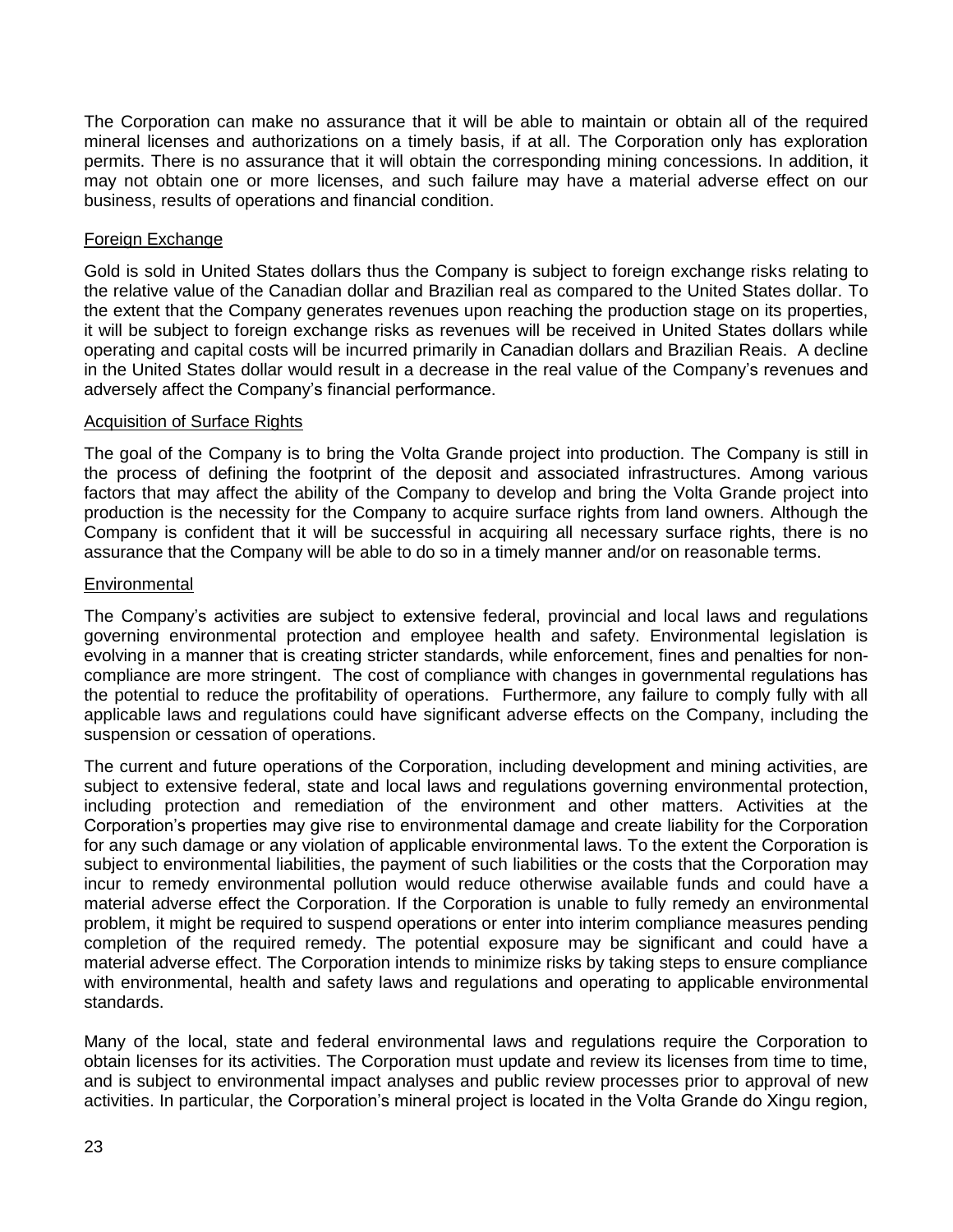in the surroundings of the area where the Belo Monte hydroelectric plant is being constructed, at Xingu River, which is one of the Amazon's most important rivers. Due to the existence of communities of indigenous peoples and the region's biodiversity, the environmental licensing process of the Belo Monte dam has attracted a great deal of attention from the local communities, non-governmental organizations, the Federal Public Prosecutor Office, the Brazilian Institute of Environment and Renewable Natural Resources, and other Brazilian and foreign institutions. Therefore, environmental licensing of the Volta Grande Gold Project may be more challenging and time consuming as compared to the environmental licensing process for other mineral projects conducted in Brazil. Belo Sun can make no assurance that it will be able to maintain or obtain all of the required environmental licenses on a timely basis, if at all.

In addition, it is possible that future changes in applicable laws, regulations and authorizations or changes in enforcement or regulatory interpretation could have a significant impact on the Corporation's activities. Those risks include, but are not limited to, the risk that regulatory authorities may increase bonding requirements beyond the Corporation's or its subsidiaries' financial capabilities.

# **Title to Properties**

The acquisition of title to mineral resource properties is a very detailed and time-consuming process. The Company holds its interest in its properties indirectly through exploration permits and exploration applications. Title to, and the area of, the permits may be disputed or applications may lapse. There is no guarantee that such title will not be challenged or impaired. There may be challenges to the title of the properties in which the Company may have an interest, which, if successful, could result in the loss or reduction of the Company's interest in the properties. There are garimpeiros (informal miners) operating within the Company's property, and there may be issues and difficulties that could arise, including title disputes and the risk of the garimpeiros encroaching onto active areas of the Volta Grande Gold Project.

# Informal Mining

Informal miners have been and continue to operate illegally on parts of the Volta Grande property. From time to time it is not uncommon that there are some clashes between the informal miners, security staff and law enforcement personnel. Given the nature of the current and future operations, the presence of the informal miners may create a safety issue for both the illegal miners and Volta Grande personnel and may cause disruptions to operations from the risk of the informal miners encroaching or attempting to encroach onto other areas of Belo Sun's concessions. The Company does not directly confront currently operating small illegal miners on its concession, but in accordance with the laws of Brazil, and in support of the local police, the Company does not allow encroachment onto new areas of its property. There is always a risk that from time to time confrontations from attempted encroachments may arise, resulting in violence and/or damage to the property.

# Government measures designed to regulate the acquisition of rural property by foreigners

In August 2010, the Brazilian president approved an opinion of the Brazilian Attorney General's Office that limits purchases of land in Brazil by foreigners or Brazilian companies controlled by foreigners. Contrary to the understanding prevailing at the time, the new opinion defended the validity of Law No. 5,709/71 in light of the 1988 Brazilian Constitution, imposing limits on the purchase and leasing of rural property in Brazil by foreigners. The law provides, for example, that companies whose controlling equity capital is held by foreigners may only acquire rural properties for agricultural, livestock, industrial or settlement projects upon the approval of the competent authorities, up to an individual limit per company of 100 modules (a land-measurement unit that is equivalent to 25 ha in the City of Senador José Porfírio, Pará State) for indefinite exploration. Purchases or leases in excess of this limit require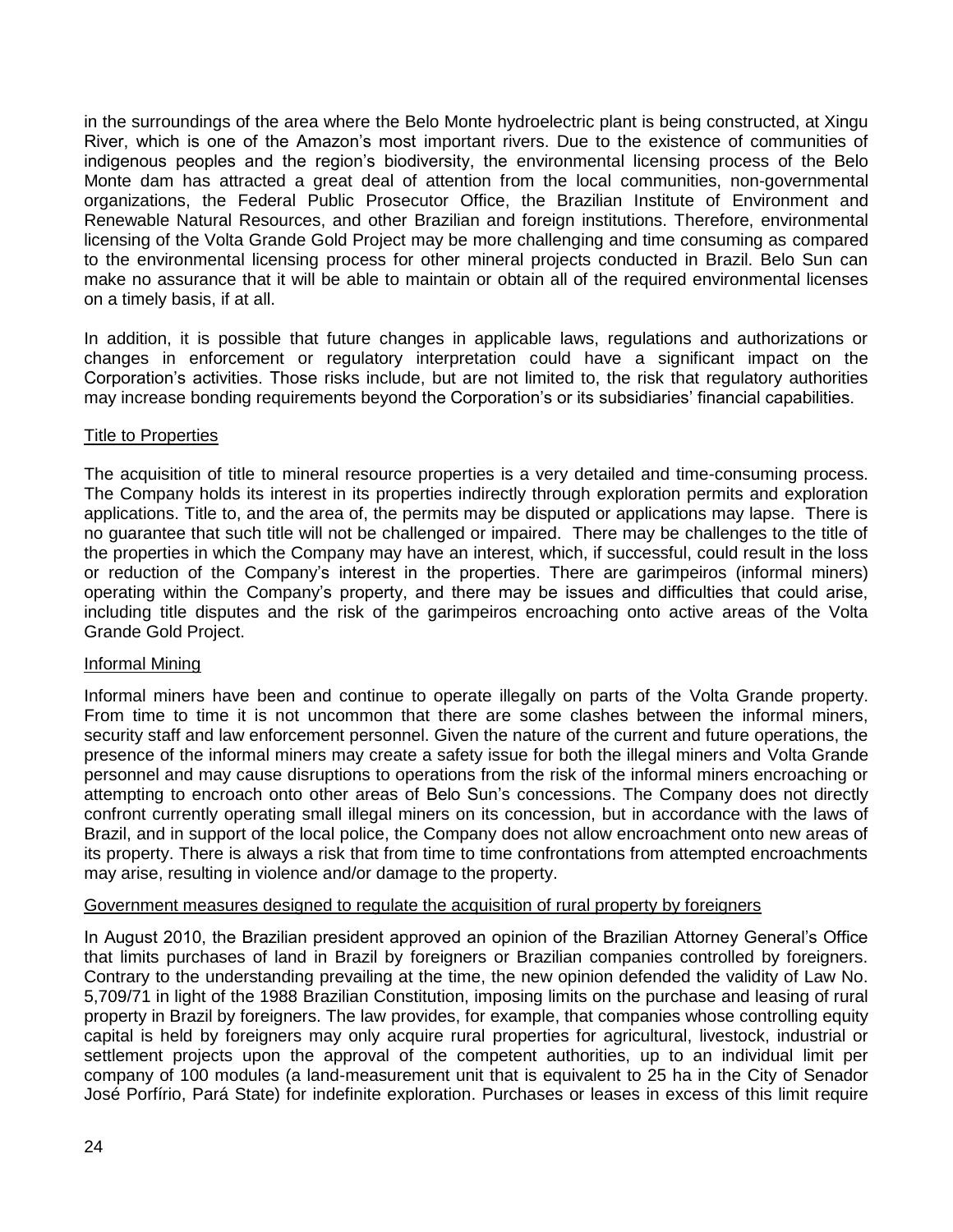the approval of the Brazilian congress. Transactions made in violation of such rules shall be considered null and void. Despite the fact that we have acquired the possession rights for an area covering 1,734 ha, which is comprised of three distinct properties - Fazenda Galo de Ouro, Fazenda Ouro Verde and Fazenda Ressaca, where our mineral deposits are located, and also despite the fact that the legitimacy of the application of Law No. 5,709/71 and Brazilian Attorney General Office's opinion is disputable in court, the validity of the documents by which the possession rights have been acquired may be challenged, potentially resulting in the payment of compensation to the landowner or legal possessor, corresponding to 50% of the amount paid the holder of the mineral rights as Federal Royalties (i.e. CFEM) in the respective area in case the acquisition of such area is deemed null and void by the court. Federal Decree-law No. 3,365/41 granted mining activities the status of public utility and the holder of mineral rights is entitled to access the land where the deposits are located, irrespective of the acquiescence of the landowner, by means of legal mechanisms established in the Brazilian Mining Code (Federal Decree-law No. 227/67), at the exploration phase (i.e. right of access) and at the exploitation phase (i.e. mineral easement). Even if eventually the transactions relating to the acquisition of the possession rights are declared null and void in court, we would not be denied access to the land where our deposits are located and would be able to regularly operate our business under the legal mechanisms above.

# Uninsured Risks

The Company maintains insurance to cover normal business risks. In the course of exploration and development of mineral properties, certain risks and, in particular, unexpected or unusual geological operating conditions including explosions, rock bursts, cave-ins, fire and other natural disasters may occur. It is not always possible to fully insure against such risks as a result of high premiums or other reasons. Should such liabilities arise, they could reduce or eliminate any future profitability and result in increasing costs and a decline in the value of the Common Shares.

## **Competition**

The Company competes with many other mining companies that have substantially greater mineral resources than the Company. Such competition may result in the Company being unable to acquire desired properties, recruit or retain qualified employees or acquire the capital necessary to fund the Company's operations and develop its properties. The Company's inability to compete with other mining companies for these mineral resources could have a material adverse effect on the Company's results of operations and business.

# Dependence on Outside Parties

The Company has relied upon consultants, engineers and others and intends to rely on these parties for exploration, drilling, and local expertise. Substantial expenditures are required to establish mineral reserves through drilling, to carry out environmental and social impact assessments, to develop metallurgical processes to extract the metal from the ore and, in the case of new properties, to develop the exploration and plant infrastructure at any particular site. If such parties' work is deficient or negligent or is not completed in a timely manner, it could have a material adverse effect on the Company.

## Dependence on Key Personnel

Belo Sun is reliant on key personnel it has employed or engaged. Loss of such personnel may have a material adverse impact on the performance of the Company. In addition, the recruiting of qualified personnel is critical to the Company's success. As Belo Sun's business grows, it will require additional key financial, administrative, mining, marketing and public relations personnel as well as additional staff for operations.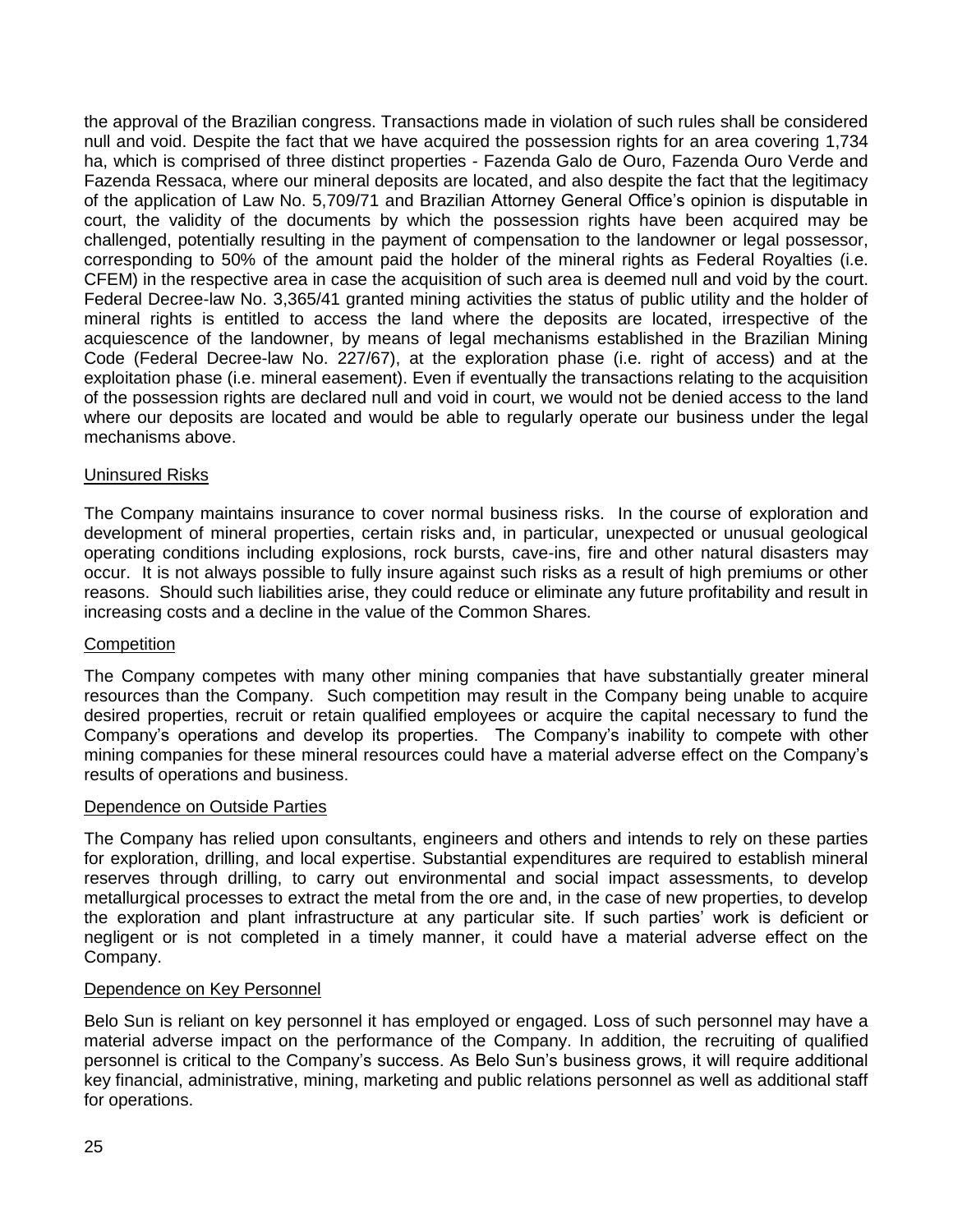# Dependence on Qualified Personnel

Recruiting and retaining qualified personnel in the future is critical to the Company's success. As the Company develops its Volta Grande Gold Project toward commercial production, the need for skilled labour will increase. The number of persons skilled in the exploration and development of mining properties in Brazil is limited and competition for this workforce is intense. The development of the Volta Grande Gold Project and other initiatives of the Company may be significantly delayed or otherwise adversely affected if the Company cannot recruit and retain qualified personnel as and when required.

# **Litigation**

Belo Sun has entered into legal binding agreements with various third parties on a consulting and partnership basis. The interpretation of the rights and obligations that arise from such agreements is open to interpretation and Belo Sun may disagree with the position taken by the various other parties resulting in a dispute that could potentially initiate litigation and cause Belo Sun to incur legal costs in the future. Given the speculative and unpredictable nature of litigation, the outcome of any such disputes could have a material adverse effect on Belo Sun.

# Availability of Reasonably Priced Raw Materials and Mining Equipment

The Company will require a variety of raw materials in its business as well as a wide variety of mining equipment. To the extent these materials or equipment are unavailable or available only at significantly increased prices, the Company's production and financial performance could be adversely affected.

# **Share Price Fluctuations**

The market price of securities of many companies, particularly development stage companies, experience wide fluctuations in price that are not necessarily related to the operating performance, underlying asset values or prospects of such companies. There can be no assurance that fluctuations in the Company's share price will not occur.

# Conflicts of Interest

Certain of the Company's directors and officers serve or may agree to serve as directors or officers of other companies and, to the extent that such other companies may participate in ventures in which the Company may participate, the directors of the Company may have a conflict of interest in negotiating and concluding terms respecting such participation.

## Foreign Operations

At present, the operations of Belo Sun are located in Brazil. As a result, the operations of the Company are exposed to various levels of political, economic and other risks and uncertainties associated with operating in foreign jurisdiction. These risks and uncertainties include, but are not limited to, currency exchange rates; price controls; import or export controls; currency remittance; high rates of inflation; labour unrest; renegotiation or nullification of existing permits, applications and contracts, land or tax disputes; changes in taxation policies; restrictions on foreign exchanges; changing political condition; currency controls; and governmental regulations that may require the awarding of contracts of local contractors or require foreign contractors to employ citizens of, or purchase supplies from, a particular jurisdiction. Changes, if any, in mining or investment policies or shifts in political attitudes in Brazil or other countries in which Belo Sun conducts business may adversely affect the operations of the Company. The Company may become subject to local political unrest that could have a debilitating impact on operations, and at its extreme, could result in damage and injury to personnel and site infrastructure. Furthermore, the Federal Government of Brazil collects royalties on mineral production, with up to half of such royalties being paid to surface rights owners. The Corporation will be required to pay a net smelter return, and may be required to pay other royalties, the level of which may be varied at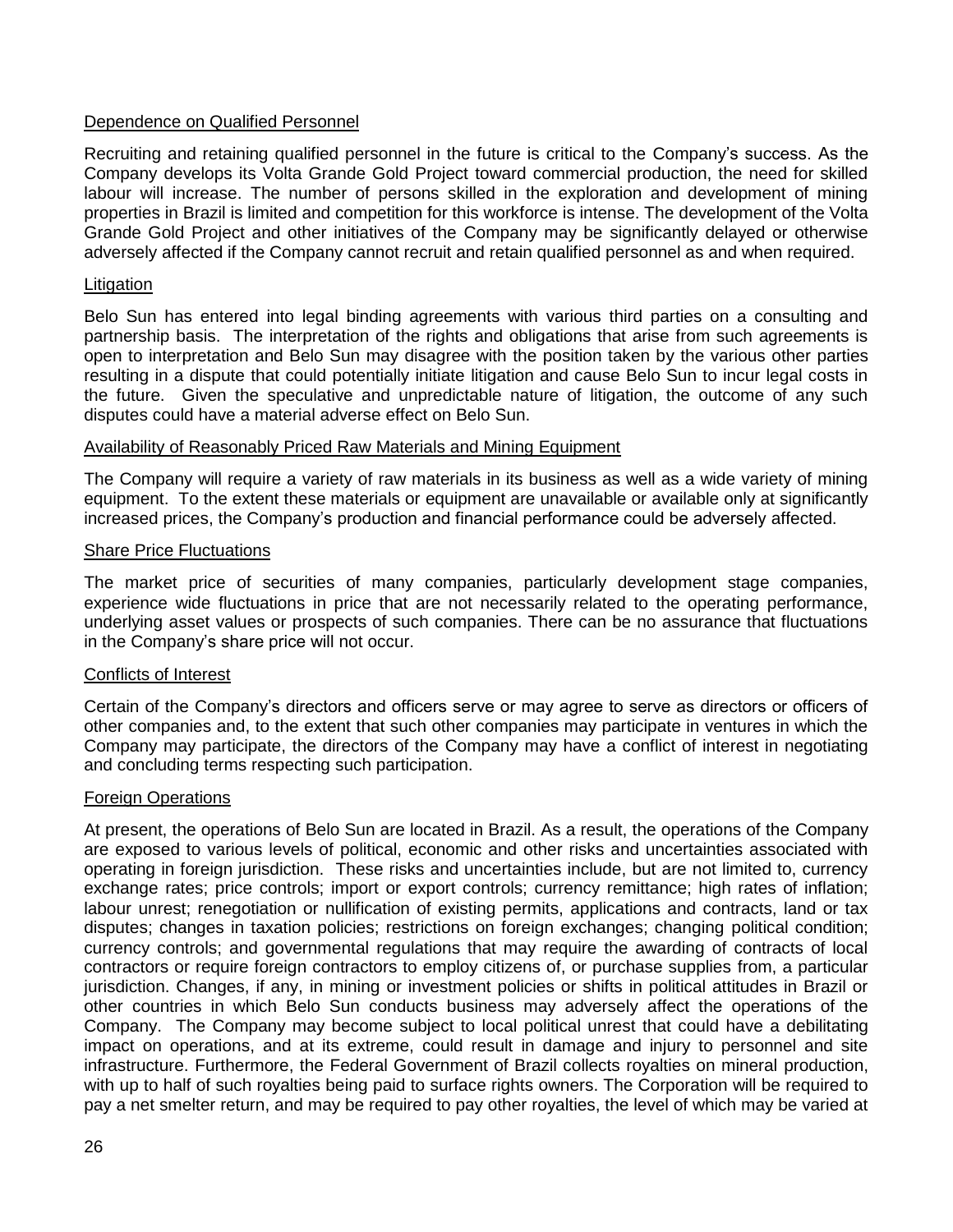any time as a result of changing legislation, if the Corporation goes into production, which may have a material adverse effect on the Corporation at such time.

Failure to comply with applicable laws and regulations may result in enforcement actions and include corrective measures requiring capital expenditures, installing of additional equipment or remedial actions. Parties engaged in mining operations may be required to compensate those suffering loss or damage by reason of mining activities and may have civil or criminal fines or penalties imposed for violations of applicable laws or regulations.

#### Foreign mining tax regimes

Mining tax regimes in foreign jurisdictions are subject to differing interpretations and are subject to constant change. The Corporation's interpretation of taxation law as applied to its transactions and activities may not coincide with that of the tax authorities. As a result, transactions may be challenged by tax authorities and the Corporation's operations may be assessed, which could result in significant additional taxes, penalties and interest. In addition, proposed changes to mining tax regimes in foreign jurisdictions could result in significant additional taxes payable by the Corporation, which would have a negative impact on the financial results of the Corporation.

# **Disclosure Controls and Procedures**

Management of the Company is responsible for establishing and maintaining disclosure controls and procedures. Management has designed such disclosure controls and procedures, or caused them to be designed under its supervision, to provide reasonable assurance that material information relating to the Company, including its consolidated subsidiaries, is made known to the Chief Executive Officer and the Chief Financial Officer by others within those entities.

## Internal Control Over Financial Reporting

Belo Sun's management, including the CEO and CFO, is responsible for establishing and maintaining adequate internal control over financial reporting. Under their supervision, the Company's internal control over financial reporting is a process designed to provide reasonable assurance regarding the reliability of financial reporting and the preparation of financial statements for external purposes in accordance with IFRS. The Company's internal control over financial reporting includes policies and procedures that:

• Pertain to the maintenance of records that, in reasonable detail, accurately and fairly reflect the transactions, acquisitions and dispositions of the assets of the Company;

• Provide reasonable assurance regarding the prevention or timely detection of unauthorized acquisition, use or disposition of the Company's assets that could have a material effect on the annual or interim financial statements.

The CEO and CFO have certified that Internal Controls over Financial Reporting have been designed to provide reasonable assurance regarding the reliability of financial reporting and the preparation of financial statements for external purposes in accordance with IFRS. Management used the criteria set forth by the Committee of Sponsoring Organizations of the Treadway Commission on Internal Control (COSO) Framework to design the Company's internal control over financial reporting. The Audit Committee of the Company has reviewed this MD&A and the consolidated financial statements for the twelve months ended December 31, 2012, and Belo Sun's Board of Directors approved these documents prior to their release.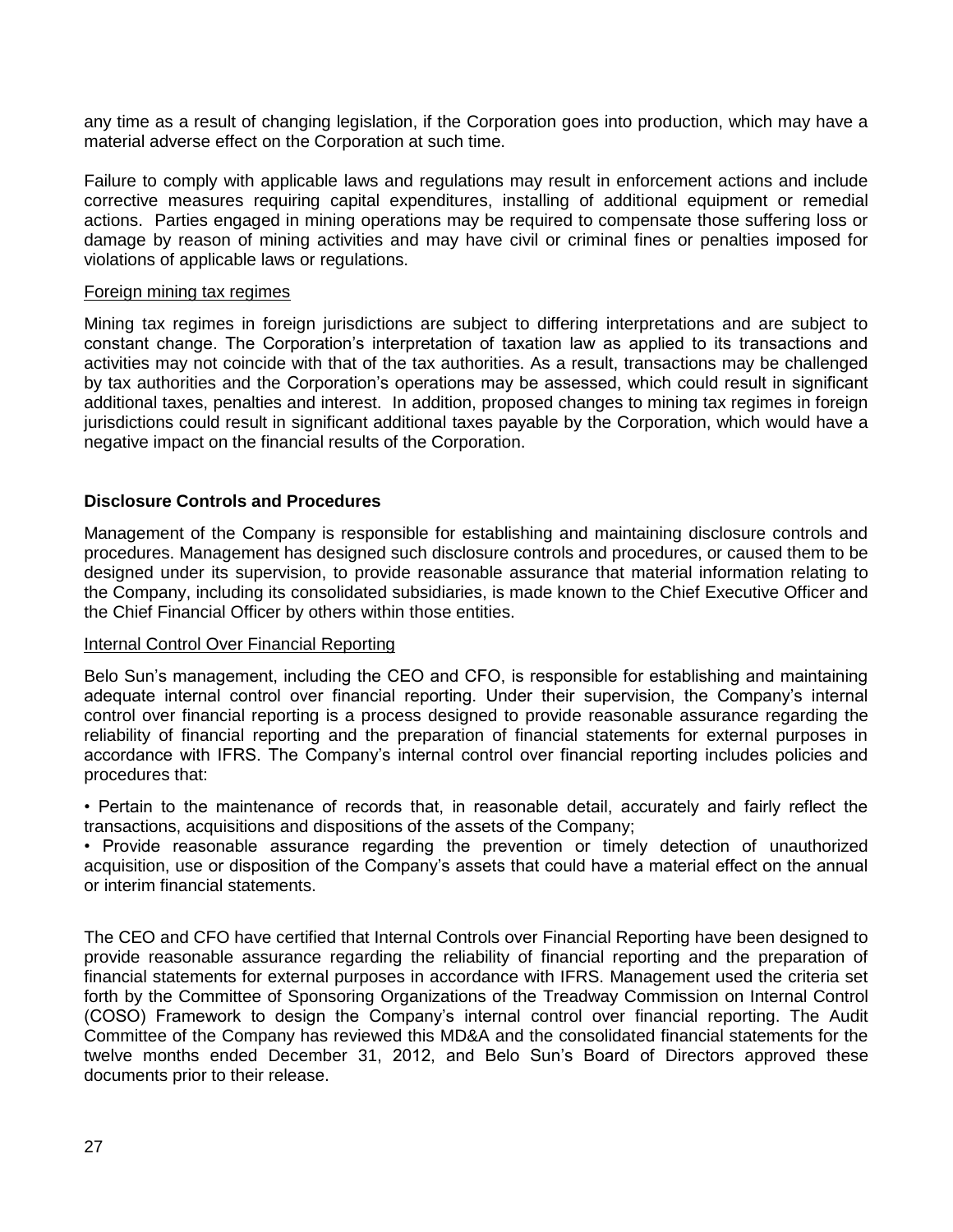# Limitations of Controls and Procedures

The Company's management, including the Chief Executive Officer and Chief Financial Officer, believe that disclosure controls and procedures and internal control over financial reporting, no matter how well conceived and operated, can provide only reasonable, not absolute, assurance that the objectives of the control system are met. Further, the design of a control system must reflect the fact that there are resource constraints, and the benefits of controls must be considered relative to their costs. Because of the inherent limitations in all control systems, they cannot provide absolute assurance that all control issues and instances of fraud, if any, within the Company have been prevented or detected. These inherent limitations include the realities that judgments in decision-making can be faulty, and that breakdowns can occur because of simple error or mistake. Additionally, controls can be circumvented by the individual acts of some persons, by collusion of two or more people, or by unauthorized override of the controls. The design of any control system also is based in part upon certain assumptions about the likelihood of future events, and there can be no assurance that any design will succeed in achieving its stated goals under all potential future conditions. Accordingly, because of the inherent limitations in a cost effective control system, misstatements due to error or fraud may occur and not be detected.

# **Significant Accounting Policies**

The Company's significant accounting policies can be found in Note 2 of its annual consolidated financial statements for the twelve months ended December 31, 2012.

# Future Accounting Pronouncements

Certain new standards, interpretations, amendments and improvements to existing standards were issued by the IASB or IFRIC that are mandatory for accounting periods beginning after January 1, 2013 or later periods. Updates that are not applicable or are not consequential to the Company have been excluded thereof.

IFRS 9, Financial Instruments: Classification and Measurement, effective for annual periods beginning on or after January 1, 2015, with early adoption permitted, introduces new requirements for the classification and measurement of financial instruments. Management anticipates that this standard will be adopted in the Company's financial statements for the period beginning January 1, 2015, and has not yet considered the potential impact of the adoption of IFRS 9.

IFRS 10, Consolidated Financial Statements, establishes principles for the presentation and preparation of consolidated financial statements when an entity controls one or more other entities. This standard (i) requires a parent entity (an entity that controls one or more other entities) to present consolidated financial statements; (ii) defines the principle of control, and establishes control as the basis for consolidation; (iii) sets out how to apply the principle of control to identify whether an investor controls an investee and therefore must consolidate the investee; and (iv) sets out the accounting requirements for the preparation of consolidated financial statements. IFRS 10 supersedes IAS 27 Consolidated and Separate Financial Statements and SIC-12 Consolidation—Special Purpose Entities and is effective for annual periods beginning on or after January 1, 2013, with early application permitted. The Company has not yet determined the impact of the amendments to IFRS 10 on its financial statements.

IFRS 11, Joint Arrangements, establishes the core principle that a party to a joint arrangement determines the type of joint arrangement in which it is involved by assessing its rights and obligations and accounts for those rights and obligations in accordance with that type of joint arrangement. This standard is effective for annual periods beginning on or after January 1, 2013, with early application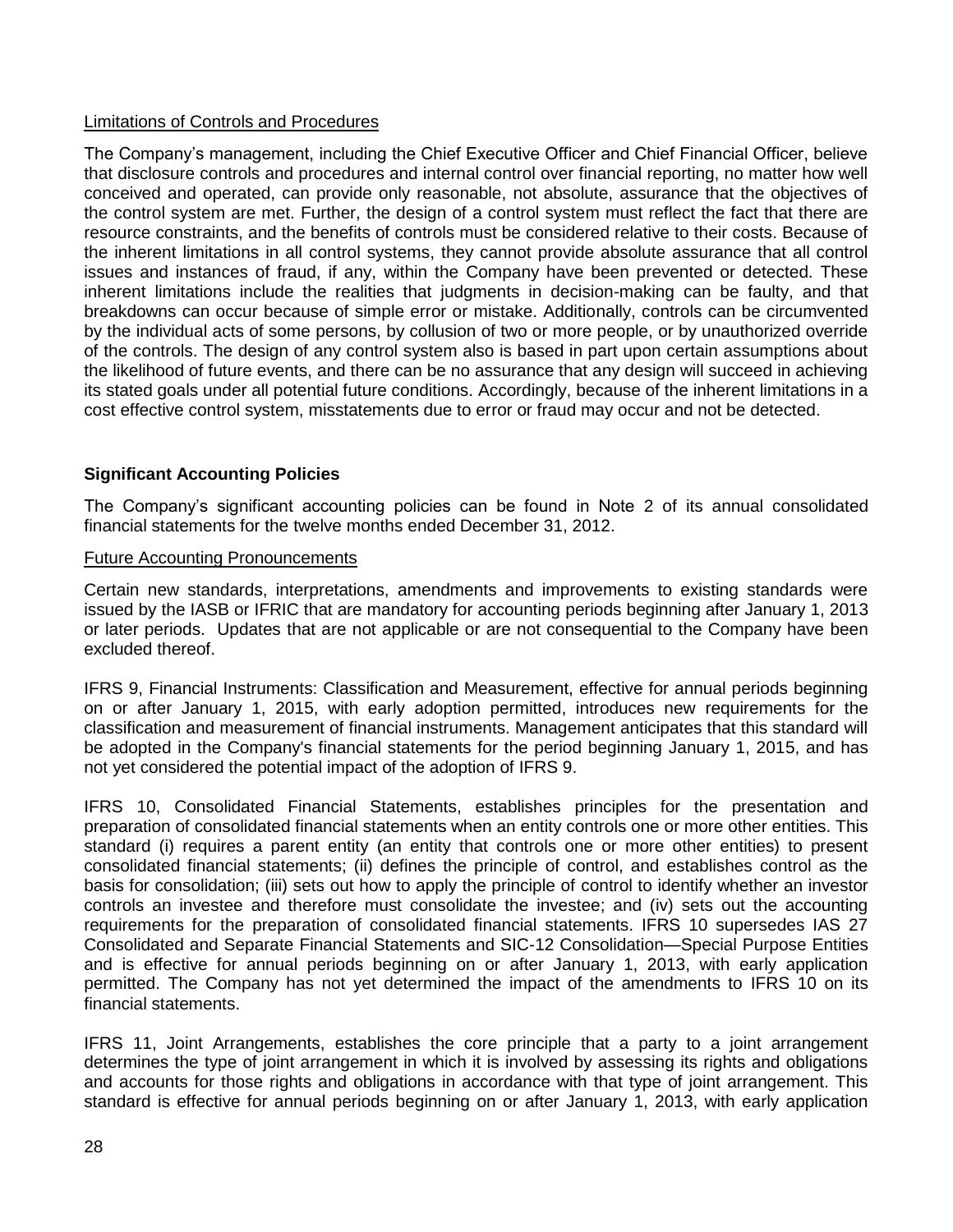permitted. The Company has not yet determined the impact of the amendments to IFRS 11 on its financial statements.

IFRS 12, Disclosure of Involvement with Other Entities, requires the disclosure of information that enables users of financial statements to evaluate the nature of, and risks associated with, its interests in other entities and the effects of those interests on its financial position, financial performance and cash flows. This standard is effective for annual periods beginning on or after January 1, 2013, with early application permitted. The Company has not yet determined the impact of the amendments to IFRS 12 on its financial statements.

IFRS 13, Fair Value Measurement, defines fair value, sets out in a single IFRS a framework for measuring fair value and requires disclosures about fair value measurements. IFRS 13 applies when another IFRS requires or permits fair value measurements or disclosures about fair value measurements (and measurements, such as fair value less costs to sell, based on fair value or disclosures about those measurements), except for: share-based payment transactions within the scope of IFRS 2 (Share-based Payments); leasing transactions within the scope of IAS (17 Leases); measurements that have some similarities to fair value but that are not fair value, such as net realizable value in IAS 2 (Inventories); or value in use in IAS 36 (Impairment of Assets). This standard is effective for annual periods beginning on or after January 1, 2013, with early application permitted. The Company has not yet determined the impact of the amendments to IFRS 13 on its financial statements.

IFRIC Interpretation 20, *Stripping Costs in the Production Phase of a Surface Mine* was issued by the IFRIC in October 2011. IFRIC 20 applies to all types of natural resources that are extracted using the surface mining activity process. IFRIC 20 may represent a change in accounting practice for some Canadian mining entities. Specifically, IFRIC 20 permits capitalization of stripping costs if all of the following three criteria are met:

- probability of future economic benefit (improved access to the ore body) flowing to the entity;
- identifiability of the component of the ore body for which access has been improved; and
- measurability of the costs associated to the stripping activity.

Furthermore, where the costs of the stripping activity asset and of the inventory produced are not separately identifiable, IFRIC 20 provides a more detailed cost allocation guidance based on a relevant production measure that allows allocation between inventory produced and the stripping activity asset. IFRIC 20 is effective for annual periods beginning on or after January 1, 2013. Early application is permitted.

IAS 1, *Presentation of Financial Statements* ("IAS 1"), has been amended to require entities to separate items presented in other comprehensive income ("OCI") into two groups, based on whether or not items may be recycled in the future. Entities that choose to present OCI items before tax will be required to show the amount of tax related to the two groups separately. The amendment is effective for annual periods beginning on or after July 1, 2012 with earlier application permitted. The Company has not yet determined the impact of the amendments to IAS 1 on its financial statements.

## Critical Accounting Estimates

The preparation of the Company's Financial Statements in conformity with IFRS requires management to make estimates and assumptions that affect the reported amounts of assets and liabilities and disclosure of contingent assets and liabilities at the date of the Financial Statements and reported amounts of revenues and expenses during the reported period. Such estimates and assumptions